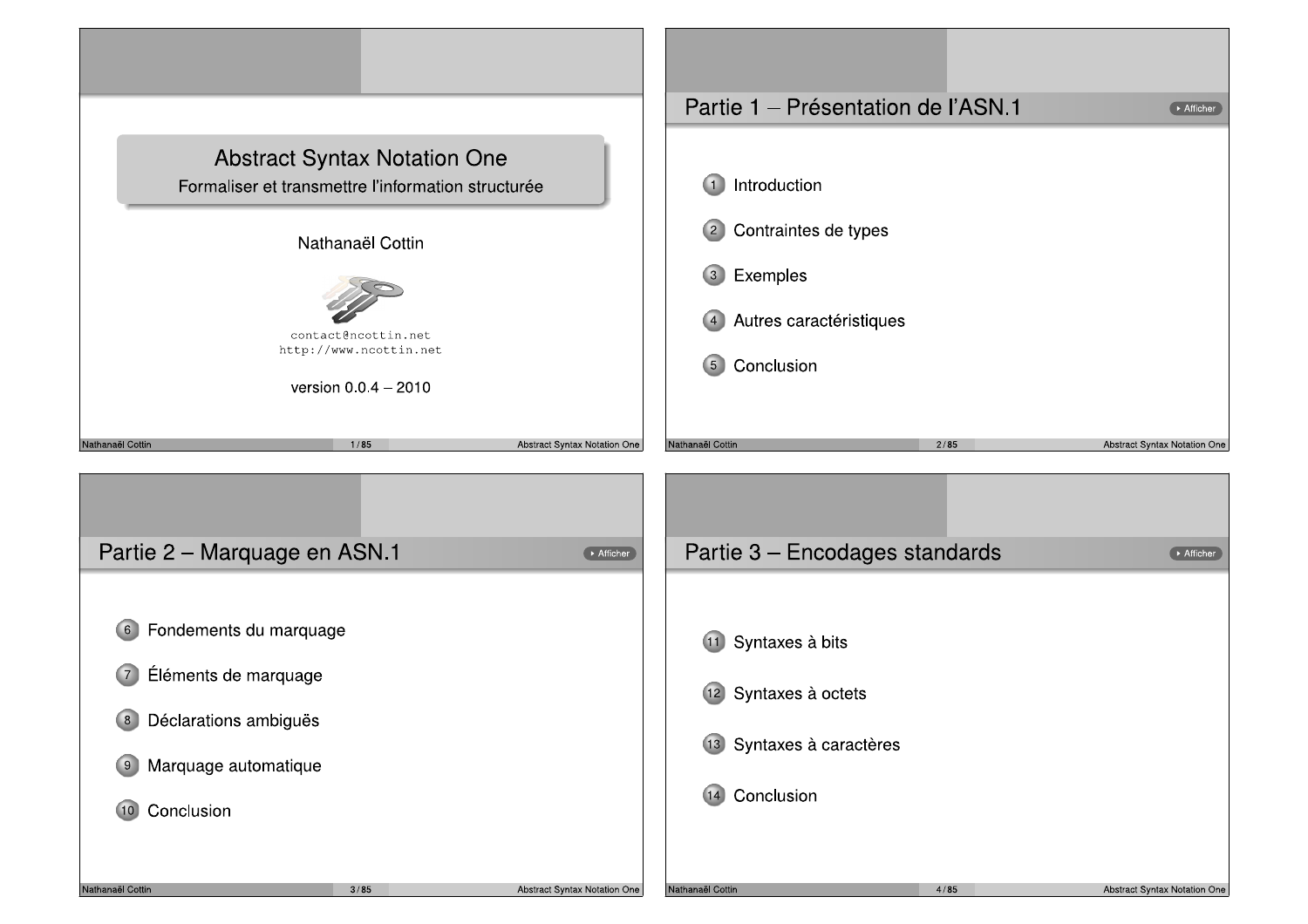|                                                                                                                                                                            |                              |                                                                | Introduction<br>Contraintes de types<br><b>Exemples</b><br>Autres caractéristiques<br>Conclusion                                                                           |                              |
|----------------------------------------------------------------------------------------------------------------------------------------------------------------------------|------------------------------|----------------------------------------------------------------|----------------------------------------------------------------------------------------------------------------------------------------------------------------------------|------------------------------|
| Partie 4 – Sécurité de l'ASN.1                                                                                                                                             | Afficher                     |                                                                |                                                                                                                                                                            |                              |
| Aperçu des vulnérabilités<br>(15)<br>Dénis de service<br>(16)<br>Injections de code<br>(17)<br>Vulnérabilités XER<br>(18)                                                  |                              | Concepts fondamentaux<br>Syntaxe de base                       | Partie I<br>Présentation de l'ASN.1                                                                                                                                        |                              |
| Conclusion<br>(19)                                                                                                                                                         |                              |                                                                |                                                                                                                                                                            |                              |
| Nathanaël Cottin<br>5/85                                                                                                                                                   | Abstract Syntax Notation One | Nathanaël Cottin                                               | 6/85                                                                                                                                                                       | Abstract Syntax Notation One |
| Introduction<br>Outils ASN.1<br>Contraintes de types<br>Histoire de l'ASN.1<br>Exemples<br>Définition<br>Autres caractéristiques<br>Types abstraits en ASN.1<br>Conclusion |                              |                                                                | Introduction<br>Outils ASN.1<br>Contraintes de types<br>Histoire de l'ASN.1<br>Exemples<br>Définition<br>Autres caractéristiques<br>Types abstraits en ASN.1<br>Conclusion |                              |
| Nécessité de l'ASN.1                                                                                                                                                       |                              | L'ASN.1 au cœur des standards                                  |                                                                                                                                                                            |                              |
| Comment échanger de l'information numérique ?<br>· Information numérique structurée<br>• Hétérogénéité                                                                     |                              | Certificate ::= SEQUENCE {<br>tbsCertificate<br>signatureValue | TBSCertificate,<br>signatureAlgorithm AlgorithmIdentifier,<br><b>BIT STRING</b>                                                                                            |                              |
| Emploi quotidien :<br>• Aéronautique<br>• Télécommunications<br>• Protocoles réseau et Internet<br>· Sécurité informatique                                                 |                              |                                                                | Algorithmidentifier ::= SEQUENCE {<br>algorithm OBJECT IDENTIFIER,<br>parameters ANY DEFINED BY algorithm OPTIONAL                                                         |                              |
| Nathanaël Cottin<br>7/85                                                                                                                                                   | Abstract Syntax Notation One | Nathanaël Cottin                                               | 8/85                                                                                                                                                                       | Abstract Syntax Notation One |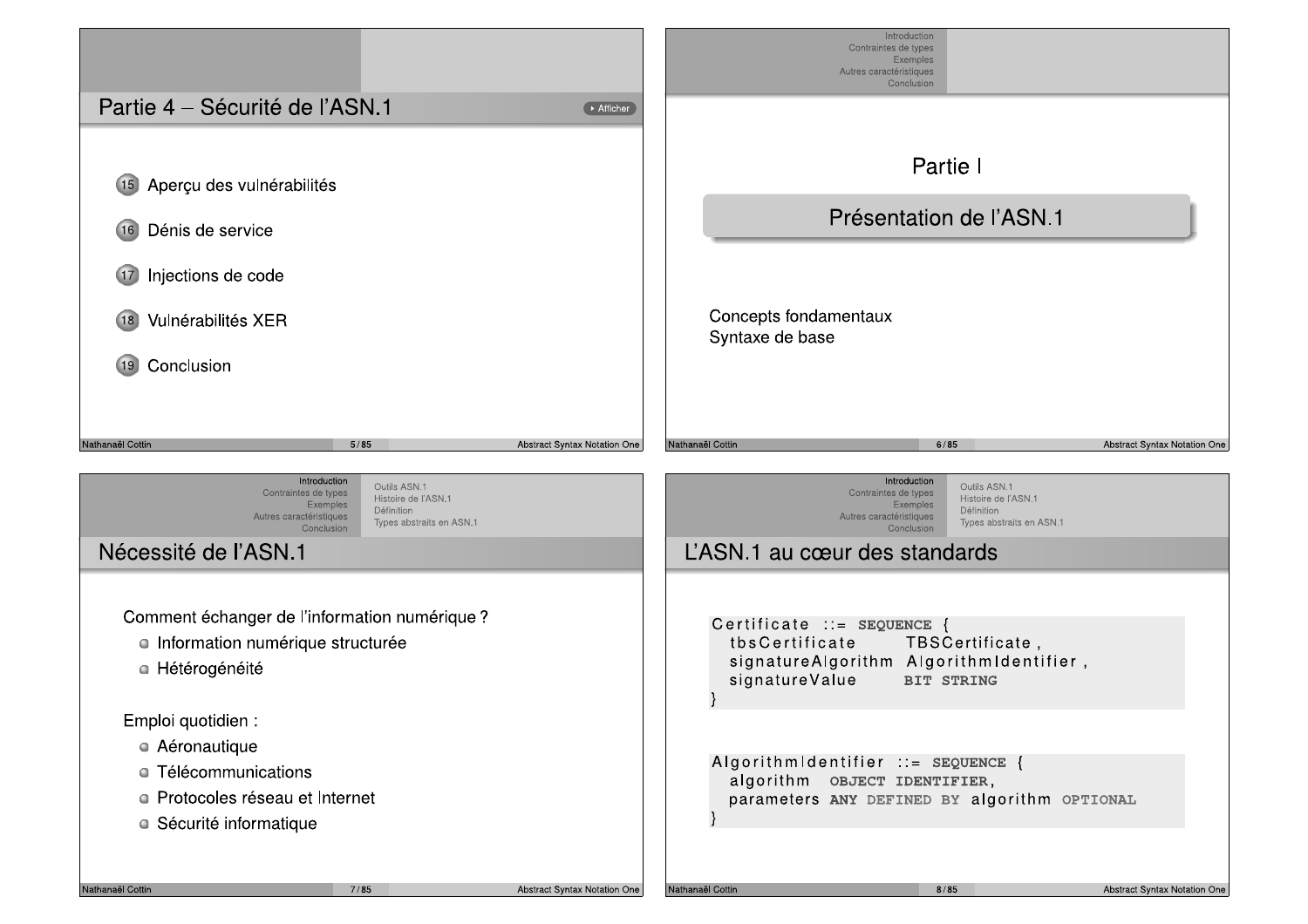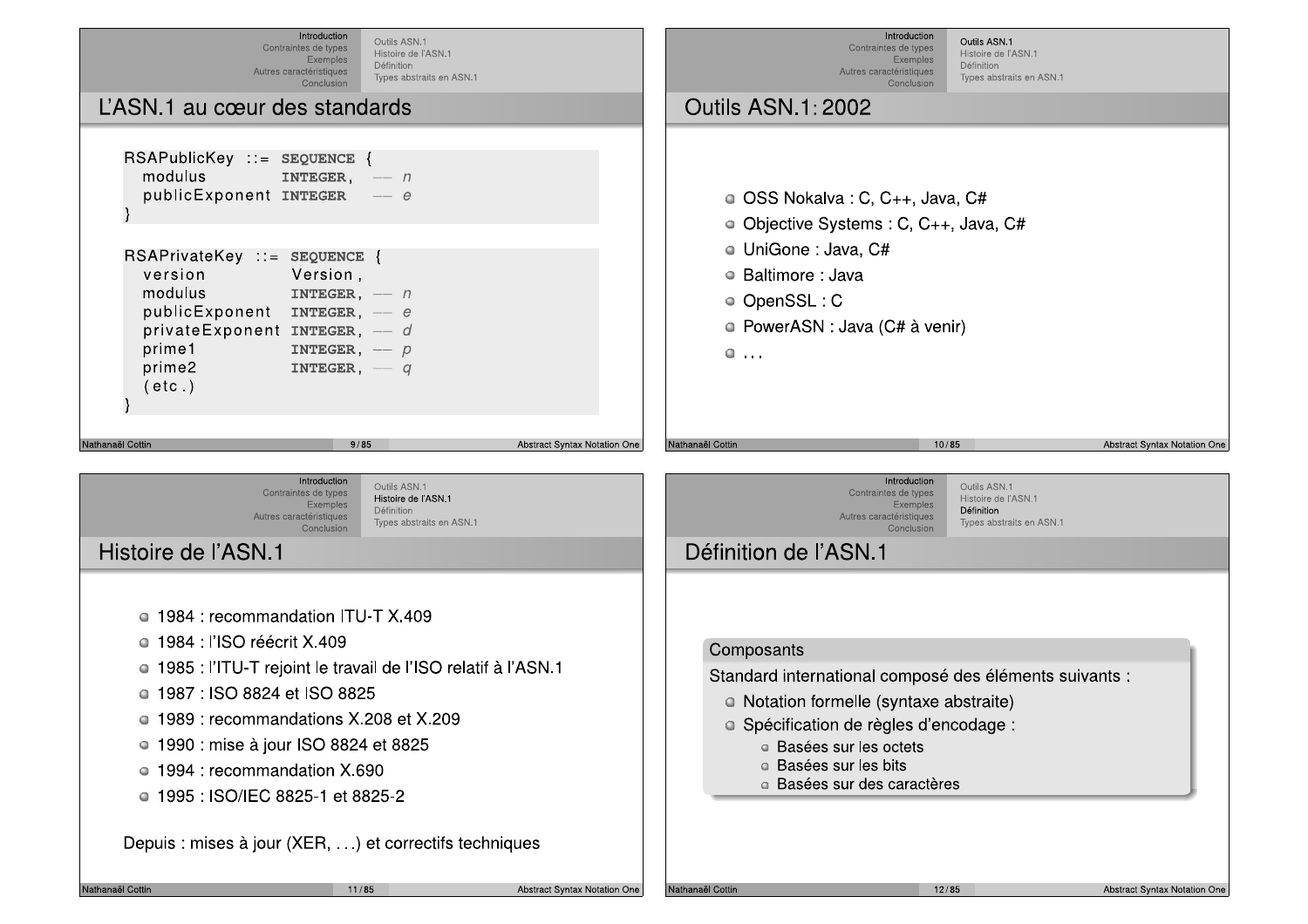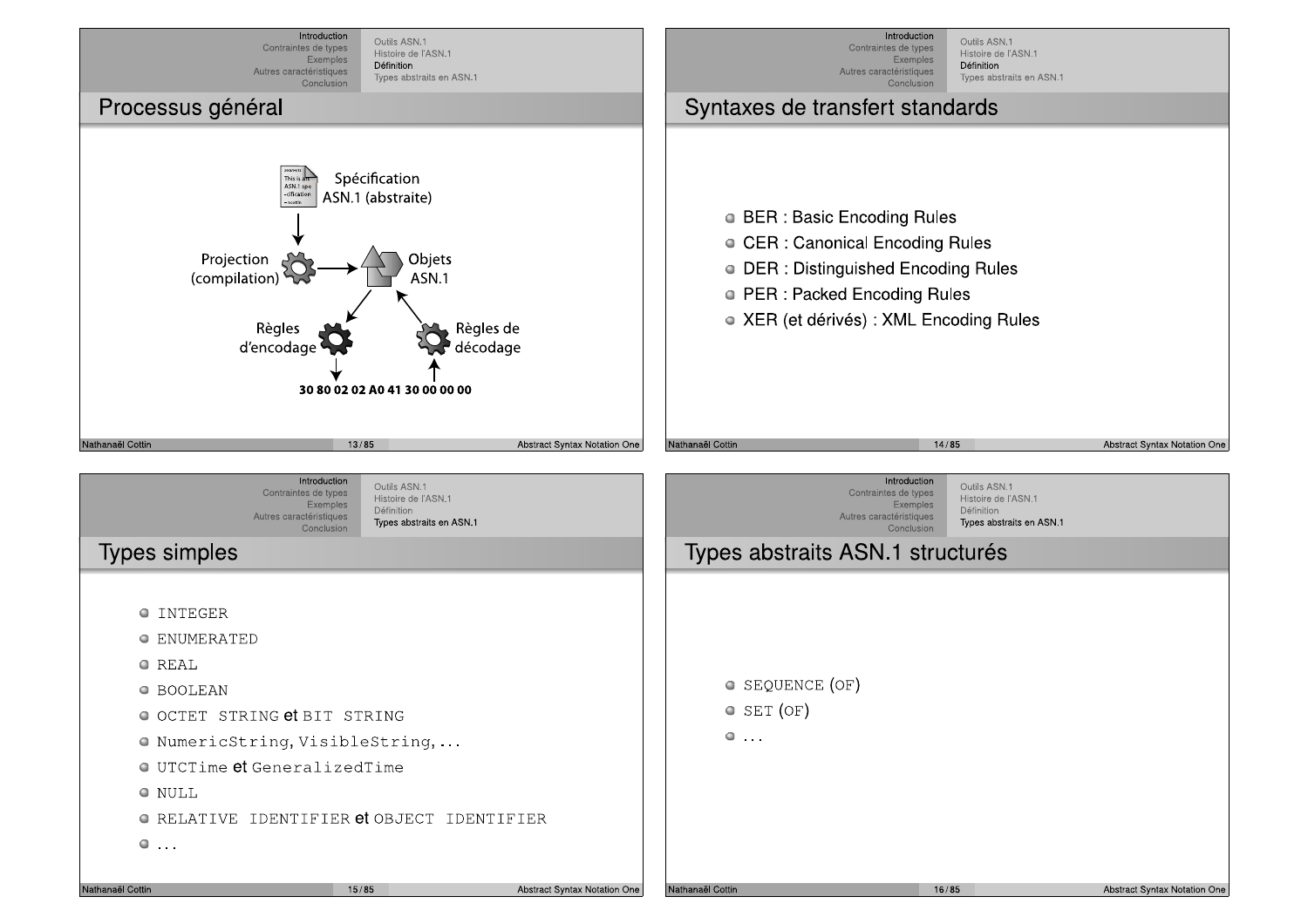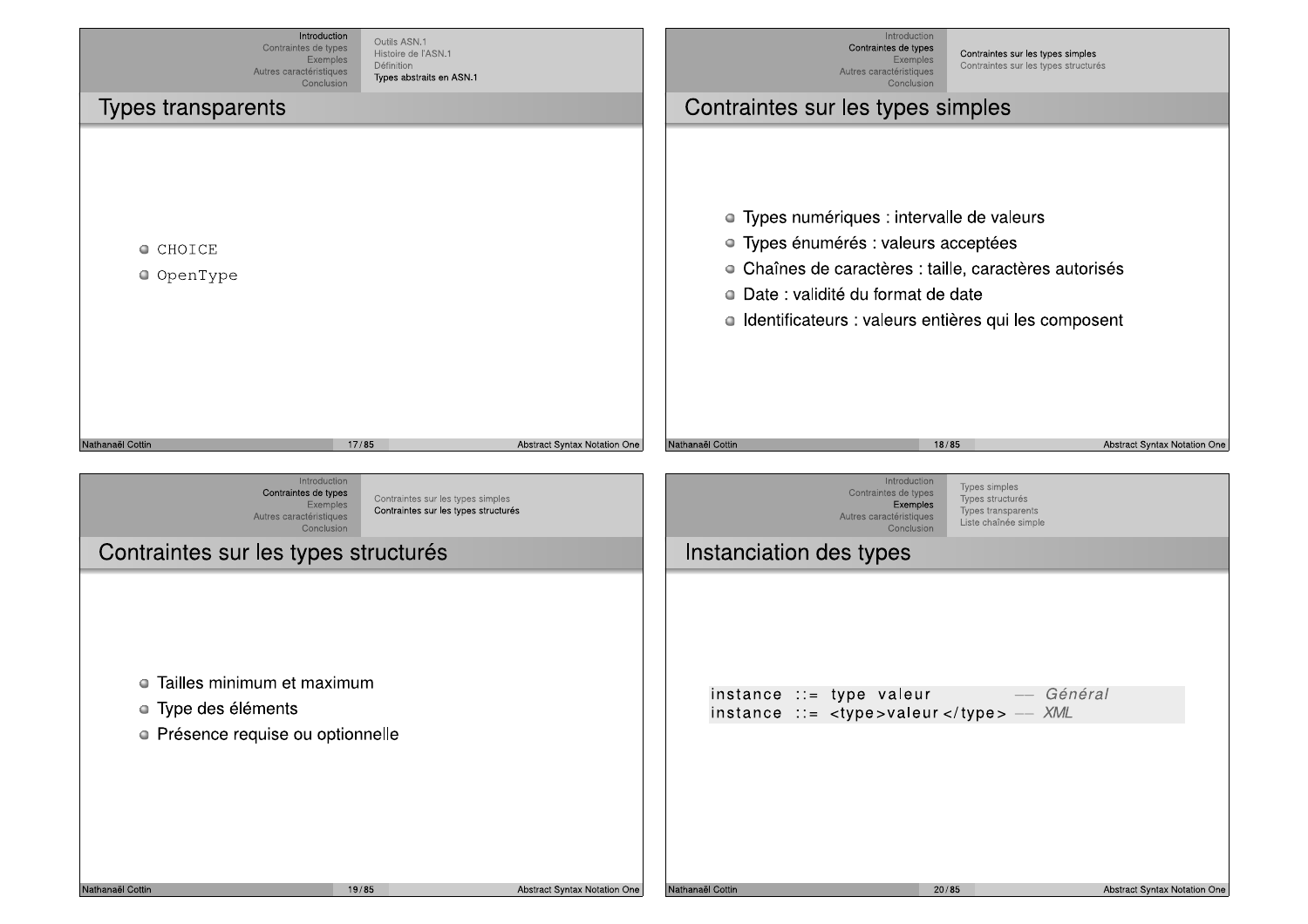| Introduction<br>Types simples<br>Contraintes de types<br>Types structurés<br>Exemples<br>Types transparents<br>Autres caractéristiques<br>Liste chaînée simple<br>Conclusion<br><b>Déclarations</b> | Introduction<br>Types simples<br>Contraintes de types<br>Types structurés<br>Exemples<br>Types transparents<br>Autres caractéristiques<br>Liste chaînée simple<br>Conclusion<br><b>Initialisations</b> |
|-----------------------------------------------------------------------------------------------------------------------------------------------------------------------------------------------------|--------------------------------------------------------------------------------------------------------------------------------------------------------------------------------------------------------|
| Version ::= INTEGER                                                                                                                                                                                 | $vrai$ ::= BOOLEAN TRUE                                                                                                                                                                                |
| Chaine ::= $UTF8String SIZE(150)$<br>Chaîne non vide de moins de 51 caractères                                                                                                                      | $une-valueur ::= INTEGR 1$                                                                                                                                                                             |
| Genre ::= ENUMERATED {<br>masculin,<br>feminin                                                                                                                                                      | Entier ::= INTEGER $(010)$<br>uneAutreValeur ::= Entier 2                                                                                                                                              |
| Nathanaël Cottin<br>21/85<br><b>Abstract Syntax Notation One</b>                                                                                                                                    | 22/85<br>Nathanaël Cottin<br>Abstract Syntax Notation One                                                                                                                                              |
| Introduction<br>Types simples<br>Contraintes de types<br>Types structurés<br>Exemples<br>Types transparents<br>Autres caractéristiques<br>Liste chaînée simple<br>Conclusion                        | Introduction<br>Types simples<br>Contraintes de types<br>Types structurés<br>Exemples<br>Types transparents<br>Autres caractéristiques<br>Liste chaînée simple<br>Conclusion                           |
| <b>Déclarations</b>                                                                                                                                                                                 | <b>Initialisations</b>                                                                                                                                                                                 |
| Individu ::= SEQUENCE {<br>version Version DEFAULT v1(1),<br>prenom Chaine,<br>Chaine,<br>nom<br>INTEGER (0130) OPTIONAL,<br>age<br>Genre DEFAULT feminin<br>genre                                  | ncottin Individu $ ::= \{$<br>prenom "Nathanael",<br>"Cottin",<br>nom<br>- 'age' est optionnel<br>genre masculin                                                                                       |
| Individus ::= SET OF Individu                                                                                                                                                                       | groupe Individus $ ::= \{$<br>{prenom "Pierre", nom "Dupont", age "30", genre<br>$masculin\}$ ,<br>{prenom "Chantal", nom "Durand"}                                                                    |
| Nathanaël Cottin<br>23/85<br>Abstract Syntax Notation One                                                                                                                                           | Nathanaël Cottin<br>24/85<br>Abstract Syntax Notation One                                                                                                                                              |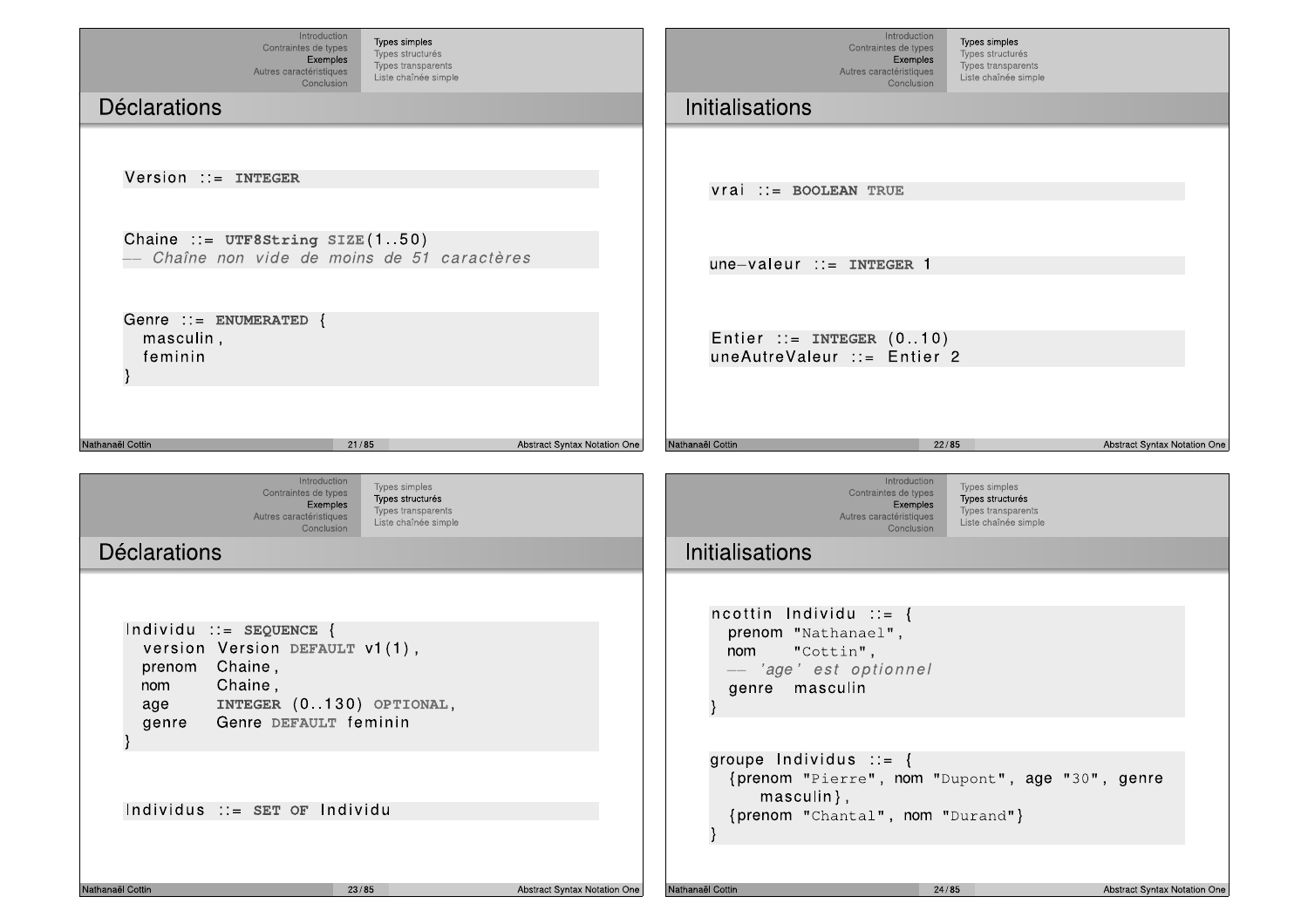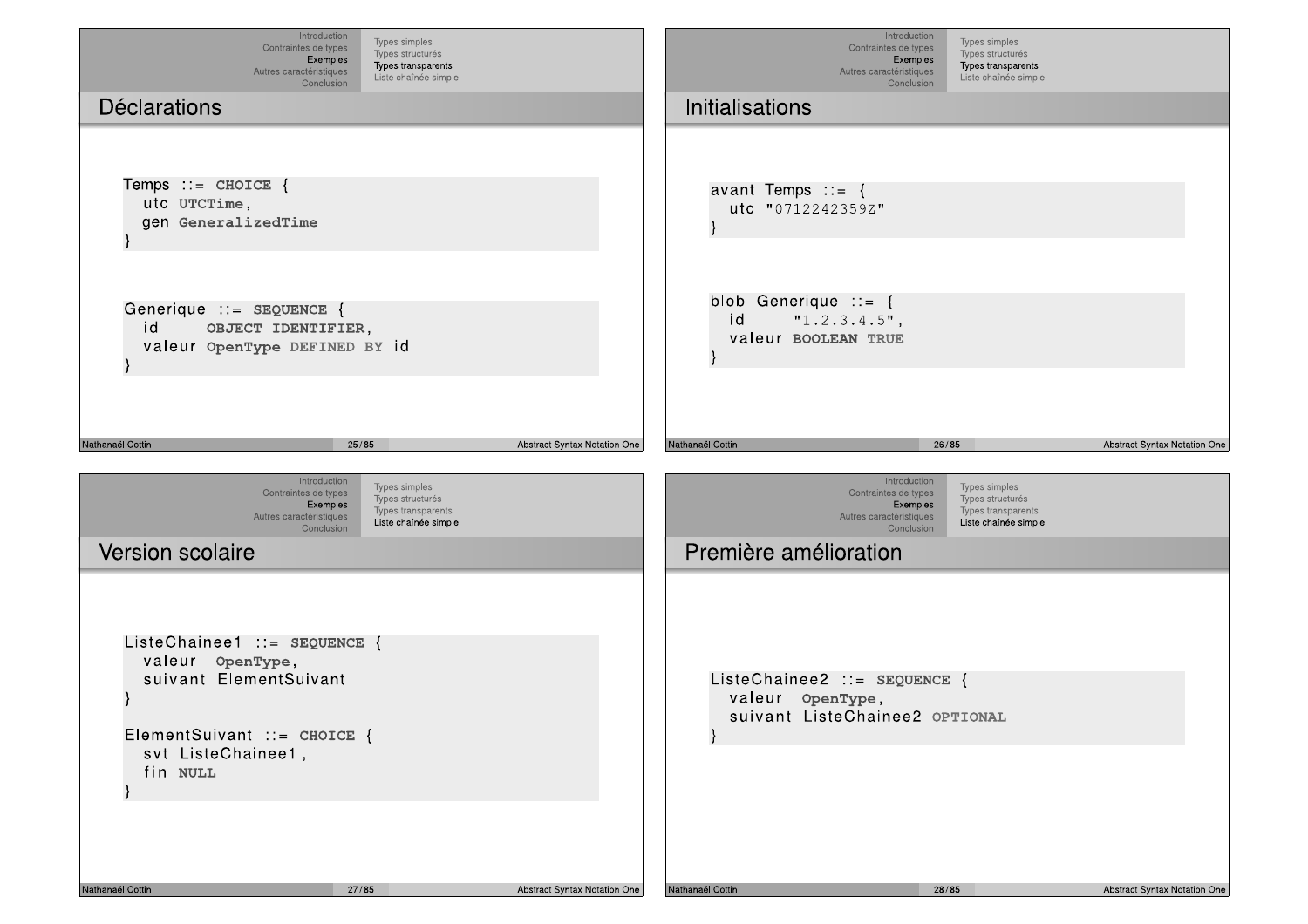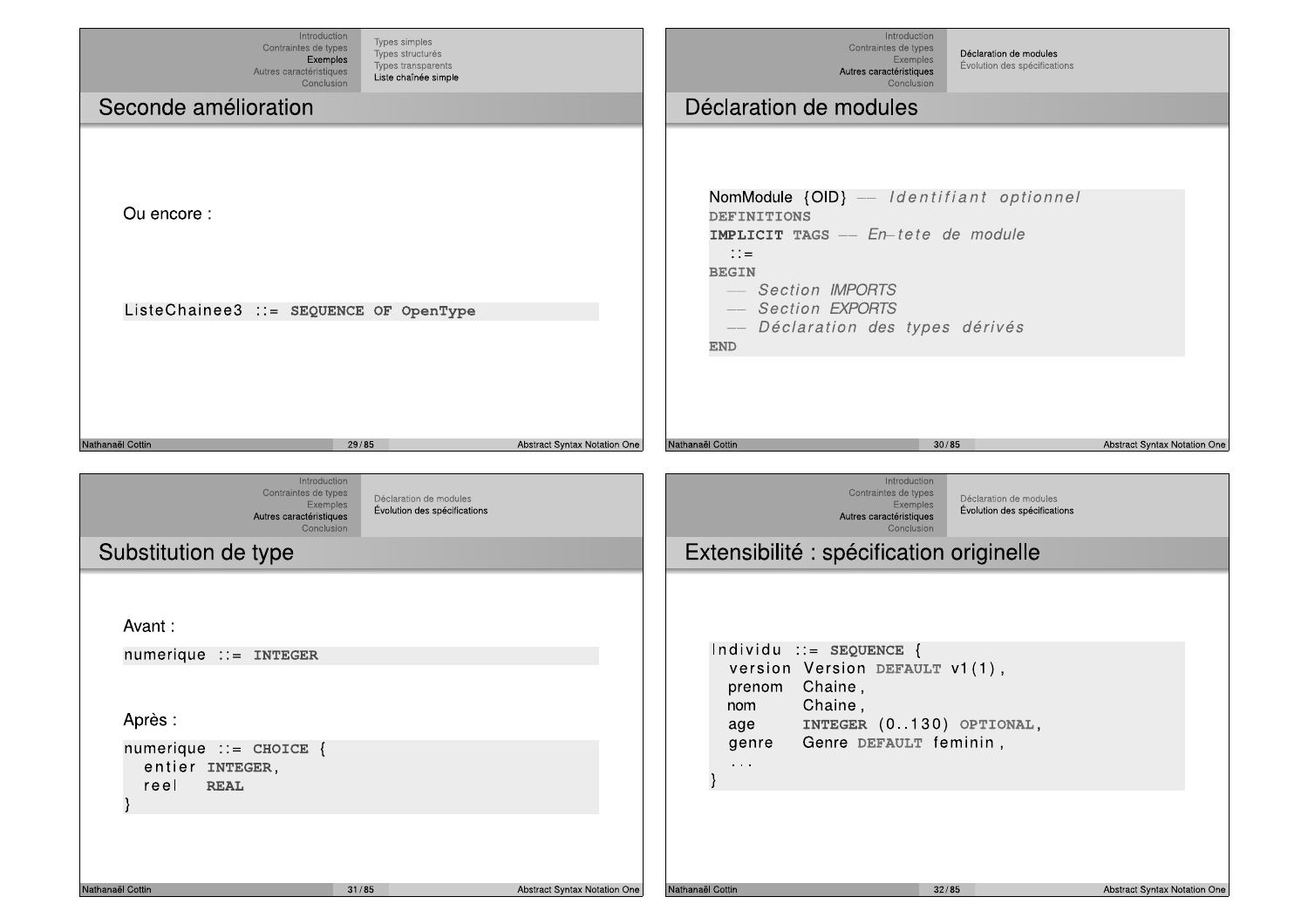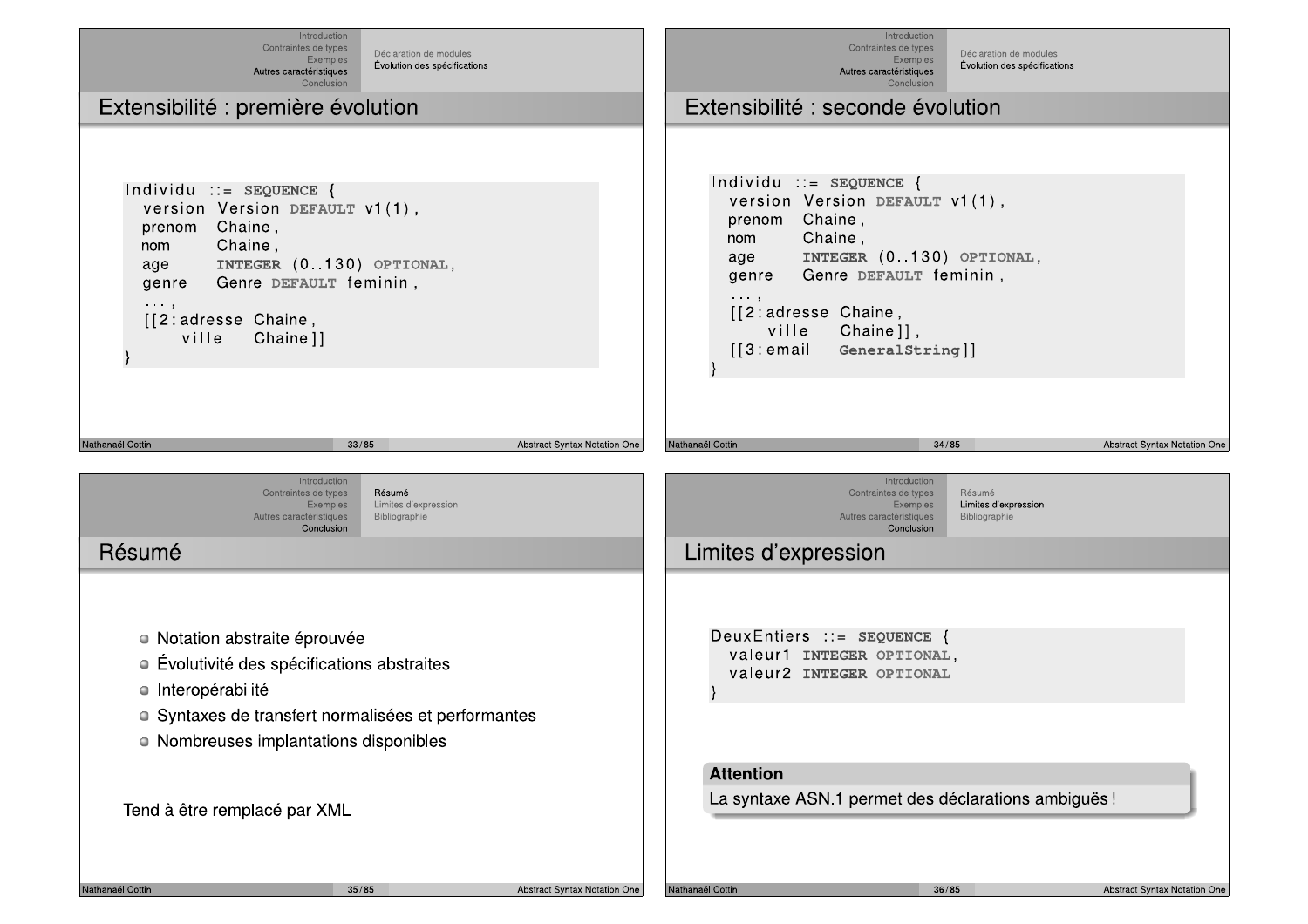Introduction Fondements du marquage Contraintes de types **Résumé** Éléments de marquage Limites d'expression Déclarations ambiques Exemples Autres caractéristiques Bibliographie Marquage automatique Conclusion Conclusion Bibliographie Partie II Documents normatifs : • ITU-T X.680 (ISO/IEC 8824-1): Abstract Syntax Notation One (ASN.1): Specification of Basic Notation Marquage en ASN.1 **ITU-T X.681 (ISO/IEC 8824-2): Abstract Syntax Notation** One (ASN.1): Information Object Specification • ITU-T X.682 (ISO/IEC 8824-3): Abstract Syntax Notation One (ASN.1): Constraint Specification Syntaxe évoluée Lever les ambiguïtés Divers: Améliorer les performances • Dubuisson O., ASN.1 Communication entre systèmes hétérogènes, Springer, ISBN 978-2-287-59670-4 • PowerASN, Introduction to ASN.1  $37/85$ **Abstract Syntax Notation One Abstract Syntax Notation One** Vathanaël Cottin Nathanaël Cottin 38/85 Fondements du marquage Fondements du marquage Éléments de marquage Éléments de marquage Principes de marquage Principes de marquage Déclarations ambiguës Déclarations ambiguës Gains du marquage Gains du marquage Marquage automatique Marquage automatique Conclusion Conclusion Déclarations et initialisations Gains du marquage DeuxEntiers ::= SEQUENCE { valeur1 INTEGER OPTIONAL, valeur2 [0] INTEGER OPTIONAL • Identification · Simplification du décodage EntierPrive ::= [PRIVATE 12] INTEGER valeur-avancee  $\cdots$  EntierPrive 99 Équivalente à : valeur-avancee ::= [PRIVATE 12] INTEGER 99 Vathanaël Cottin  $39/85$ **Abstract Syntax Notation One** Nathanaël Cottin  $40/85$ **Abstract Syntax Notation One**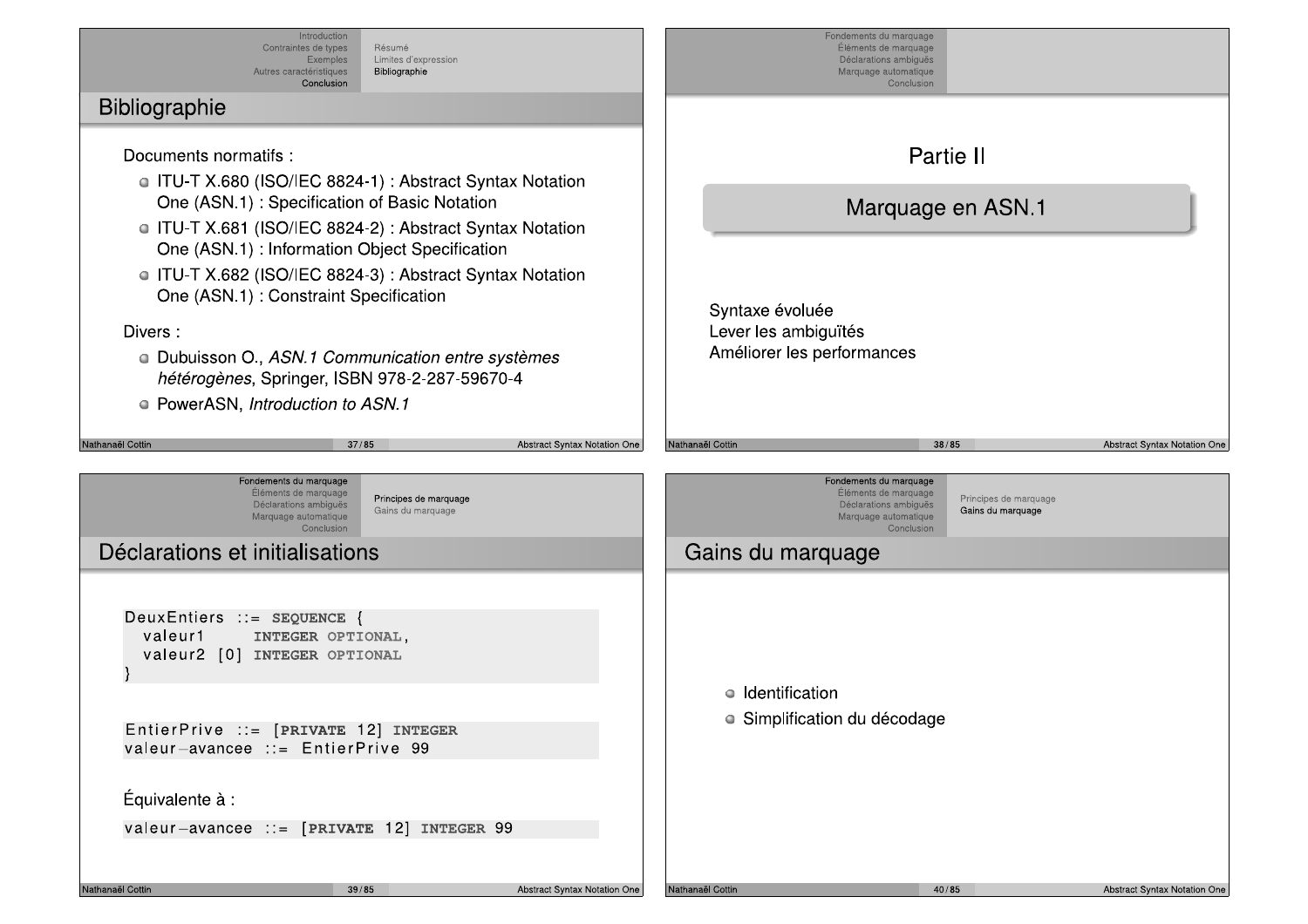| Fondements du marquage<br>Éléments de marquage<br>Classes des types ASN.1<br>Déclarations ambiguës<br>Marquages manuels<br>Marquage automatique<br>Conclusion                       | Fondements du marquage<br>Éléments de marquage<br>Classes des types ASN.1<br>Déclarations ambiguës<br>Marquages manuels<br>Marquage automatique<br>Conclusion                                                                                                                                   |
|-------------------------------------------------------------------------------------------------------------------------------------------------------------------------------------|-------------------------------------------------------------------------------------------------------------------------------------------------------------------------------------------------------------------------------------------------------------------------------------------------|
| <b>Classes ASN.1</b>                                                                                                                                                                | Marquage implicite                                                                                                                                                                                                                                                                              |
| <b>O UNIVERSAL</b><br><b>O CONTEXT</b><br>O PRIVATE<br>O APPLICATION                                                                                                                | DeuxEntiers ::= SEQUENCE {<br>val1 $[0]$<br>IMPLICIT INTEGER OPTIONAL,<br>val2 [PRIVATE 0] IMPLICIT INTEGER OPTIONAL                                                                                                                                                                            |
| [UNIVERSAL 1]<br><b>BOOLEAN</b><br>$=$<br>[UNIVERSAL 2]<br><b>INTEGER</b><br>$=$ $\,$<br>[UNIVERSAL 16]<br>SEQUENCE (OF)<br>$\equiv$ $\equiv$<br>SET (OF)<br>[UNIVERSAL 17]<br>$=$  | Définition<br>Se substitue à un type universel en remplaçant sa marque<br>initiale                                                                                                                                                                                                              |
| Nathanaël Cottin<br>41/85<br>Abstract Syntax Notation One                                                                                                                           | Nathanaël Cottin<br>42/85<br>Abstract Syntax Notation One                                                                                                                                                                                                                                       |
| Fondements du marquage<br>Éléments de marquage<br>Classes des types ASN.1<br>Déclarations ambiguës<br>Marquages manuels<br>Marquage automatique<br>Conclusion<br>Marquage explicite | Fondements du marquage<br>Valeurs optionelles<br>Éléments de marquage<br>Valeurs par défaut<br>Déclarations ambiguës<br>Première ambiguïté de type<br>Marquage automatique<br>Seconde ambiguïté de type<br>Ambiguïté de l'OpenType<br>Conclusion<br>Valeurs optionnelles - déclaration invalide |
| DeuxEntiers ::= SEQUENCE {<br>val1 $[0]$<br>EXPLICIT INTEGER OPTIONAL,<br>val2 [PRIVATE 0] EXPLICIT INTEGER OPTIONAL                                                                | Ambigu ::= $SEQUENCE$ {<br>val1 INTEGER OPTIONAL,<br>Val2 INTEGER OPTIONAL                                                                                                                                                                                                                      |
| Définition<br>Ajoute la nouvelle marque au marquage initial. L'encodage peut<br>contenir plus d'informations que précédemment                                                       |                                                                                                                                                                                                                                                                                                 |
| Nathanaël Cottin<br>43/85<br>Abstract Syntax Notation One                                                                                                                           | Nathanaël Cottin<br>44/85<br>Abstract Syntax Notation One                                                                                                                                                                                                                                       |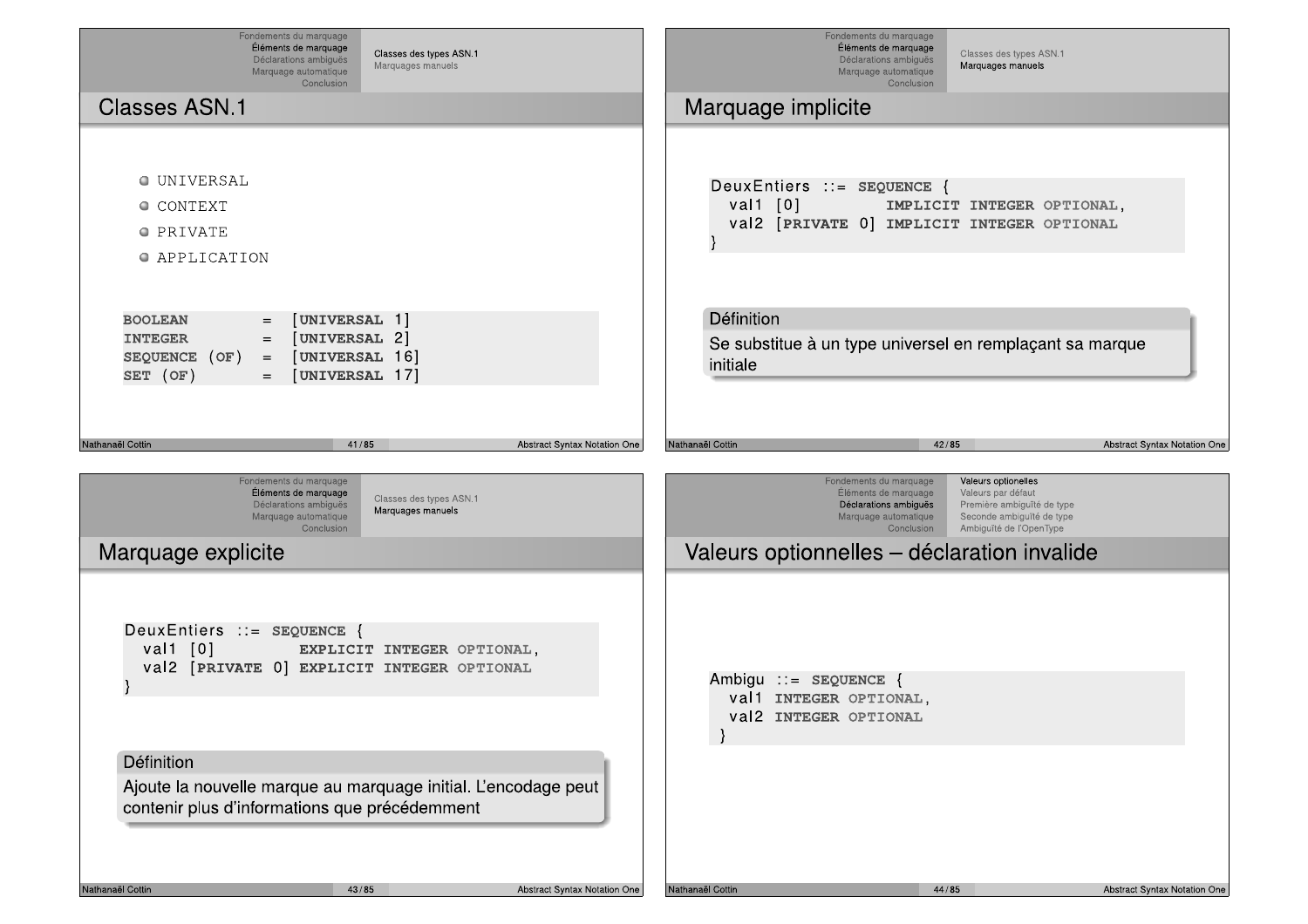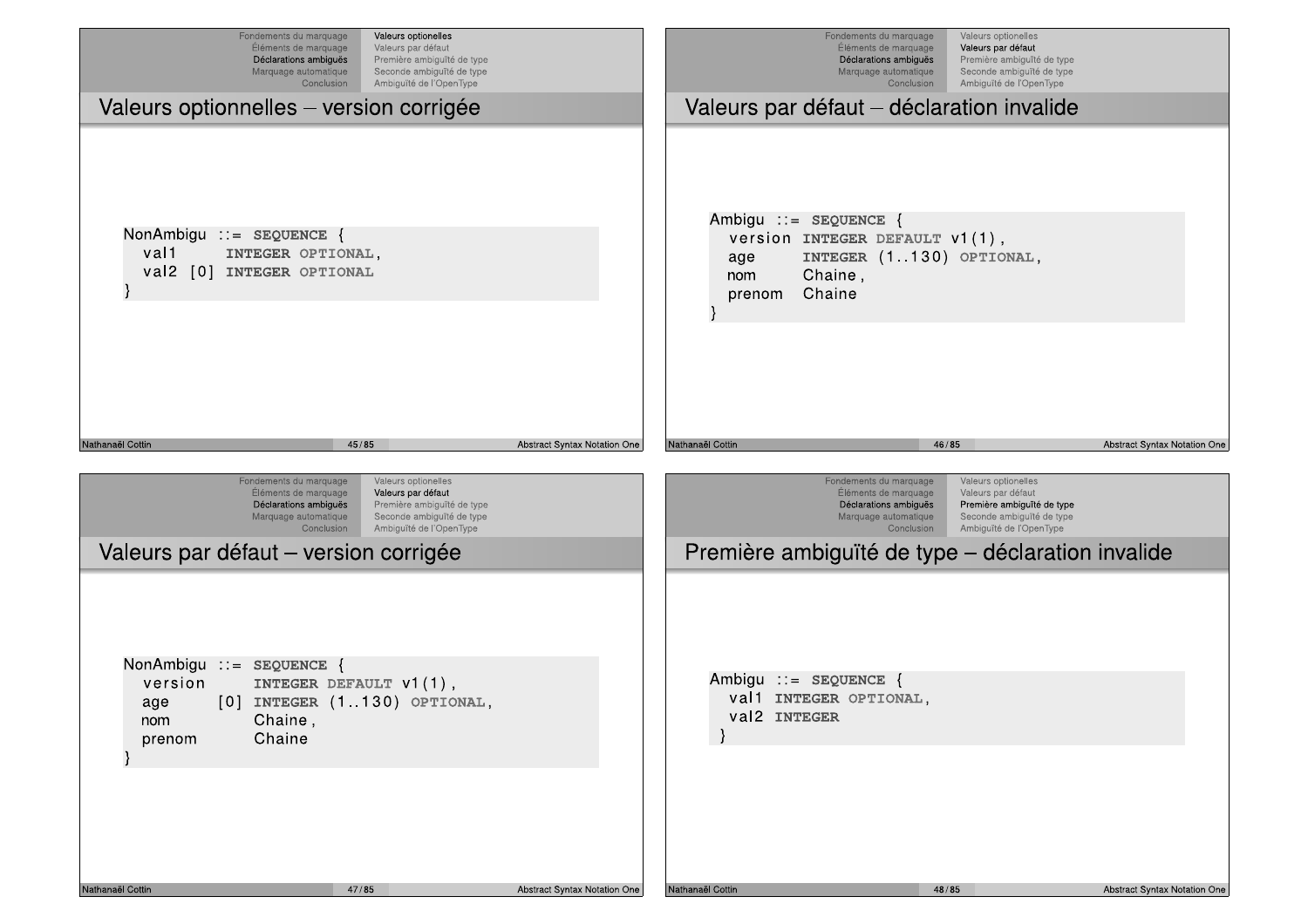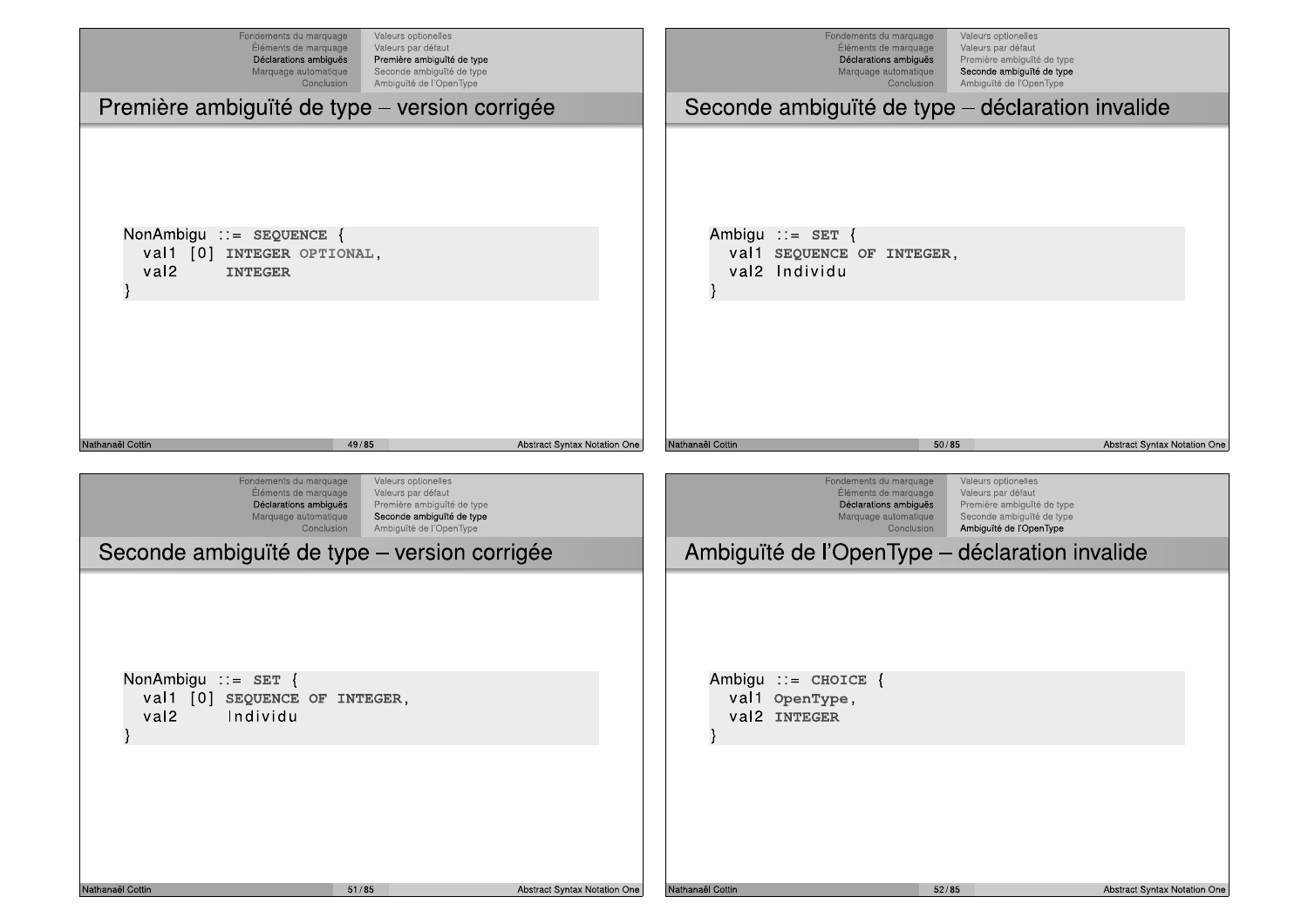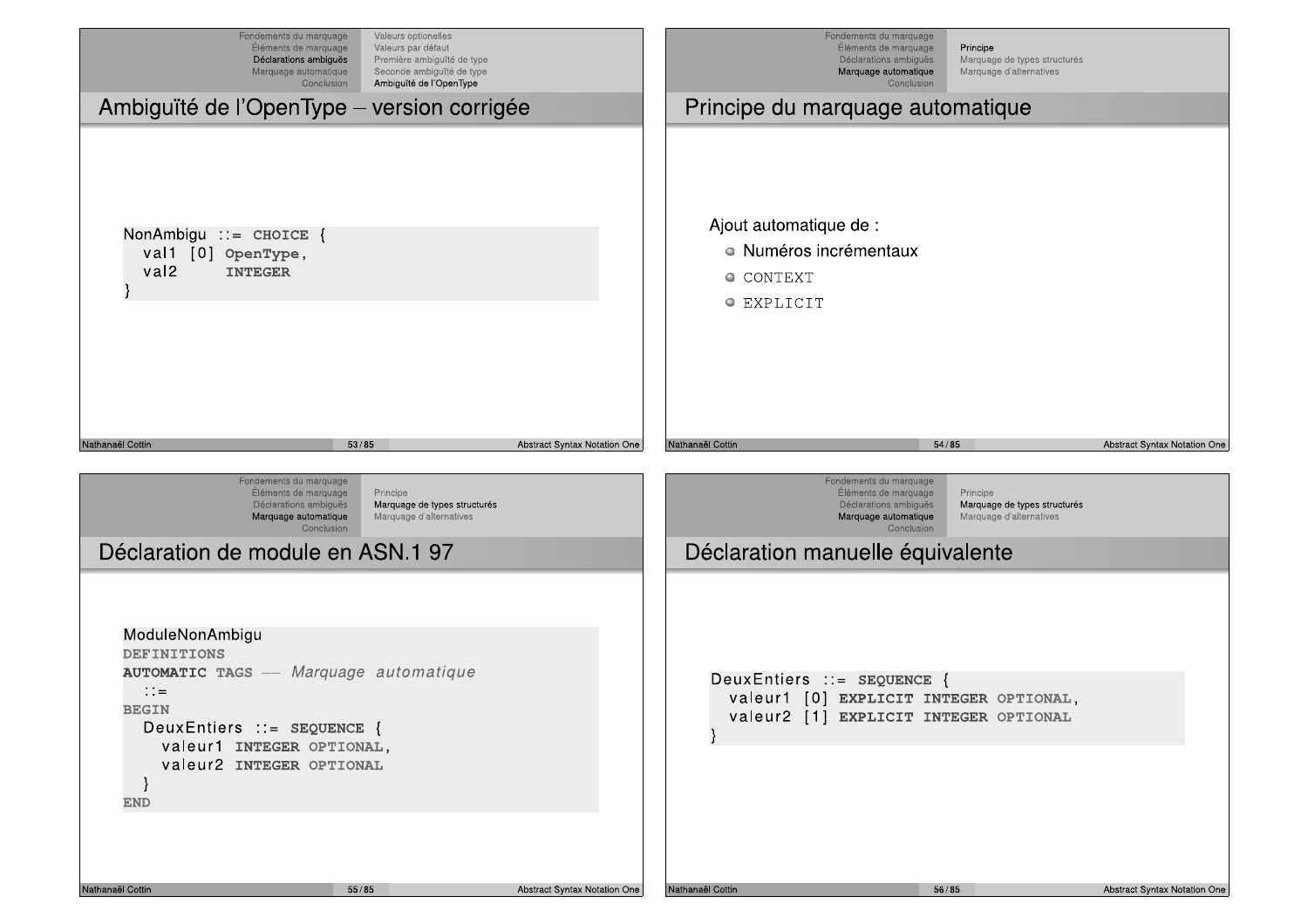| Fondements du marquage<br>Éléments de marquage<br>Déclarations ambiguës<br>Marquage automatique<br>Conclusion                                                                                 | Principe<br>Marquage de types structurés<br>Marquage d'alternatives |                                     |                         | Fondements du marquage<br>Éléments de marquage<br>Déclarations ambiguës<br>Marquage automatique<br>Conclusion                                                   | Principe<br>Marquage de types structurés<br>Marquage d'alternatives |                              |
|-----------------------------------------------------------------------------------------------------------------------------------------------------------------------------------------------|---------------------------------------------------------------------|-------------------------------------|-------------------------|-----------------------------------------------------------------------------------------------------------------------------------------------------------------|---------------------------------------------------------------------|------------------------------|
| Marquage d'alternatives                                                                                                                                                                       |                                                                     |                                     |                         | Déclaration manuelle équivalente                                                                                                                                |                                                                     |                              |
| ModuleNonAmbigu<br><b>DEFINITIONS</b><br><b>AUTOMATIC TAGS</b> -- Marquage automatique<br>$\therefore$<br><b>BEGIN</b><br>UneAlternative $ ::=$ CHOICE {<br>val1 BOOLEAN,<br>val2 REAL<br>END |                                                                     |                                     |                         | UneAlternative $:=$ CHOICE {<br>val1 [0] EXPLICIT BOOLEAN,<br>val2 [1] EXPLICIT REAL                                                                            |                                                                     |                              |
| 57/85<br>Nathanaël Cottin<br>Fondements du marquage<br>Eléments de marquage<br>Déclarations ambiguës<br>Marquage automatique<br>Conclusion                                                    | Critique<br>Marquage et encodage<br>Bibliographie                   | Abstract Syntax Notation One        | Nathanaël Cottin        | Fondements du marquage<br>Eléments de marquage<br>Déclarations ambiguës<br>Marquage automatique<br>Conclusion                                                   | 58/85<br>Critique<br>Marquage et encodage<br>Bibliographie          | Abstract Syntax Notation One |
| Critique du marquage                                                                                                                                                                          |                                                                     |                                     |                         | Marquage et encodage                                                                                                                                            |                                                                     |                              |
| Avantages:<br>• Évite les ambiguïtés<br>• Améliore les performances                                                                                                                           |                                                                     |                                     | Théorie :               | Spécifications abstraites génériques<br>• Pas de syntaxe de transfert particulière visée<br>• Les syntaxes de transfert peuvent utiliser le marquage            |                                                                     |                              |
| Inconvénients :<br>• Complique la notation<br>• Concepts peu évidents à appréhender<br>La version ASN.1 97 limite ces inconvénients                                                           |                                                                     |                                     | Pratique :<br>transfert | • Connaître les syntaxes de transfert et le fonctionnement<br>des décodeurs<br>• Spécifications ASN.1 97 gouvernent les processus de<br>• Seule manière viable? |                                                                     |                              |
| Nathanaël Cottin<br>59/85                                                                                                                                                                     |                                                                     | <b>Abstract Syntax Notation One</b> | Nathanaël Cottin        |                                                                                                                                                                 | 60/85                                                               | Abstract Syntax Notation One |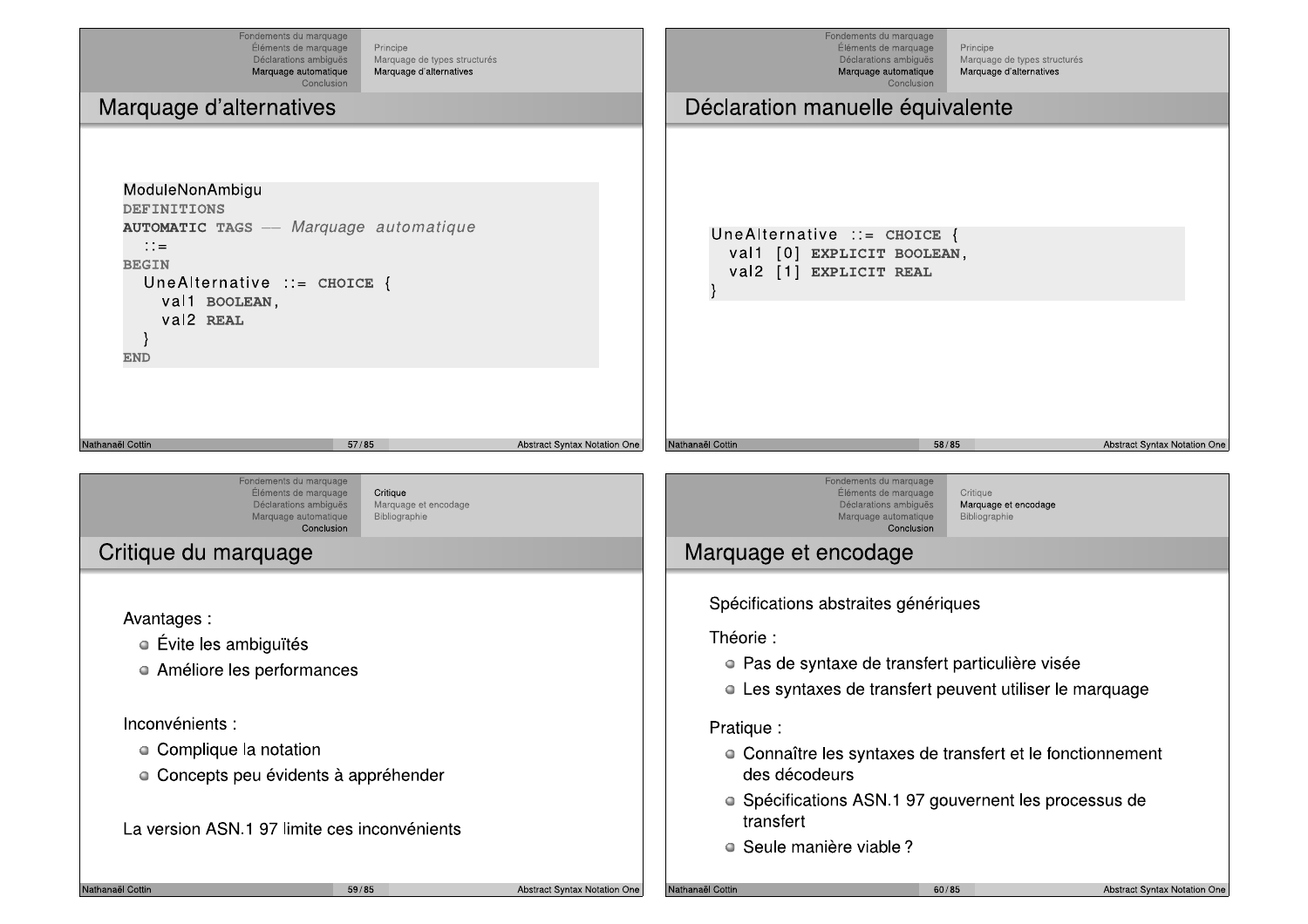Fondements du marquage<br>
Eléments de marquage<br>
Déclarations ambigue<br>
Marquage automatique<br>
Conclusio Fondements du marquage<br>
Éléments de marquage<br>
Déclarations ambigues<br>
Marquage automatique<br>
Conclusion<br> **CONTERNATE ENCARGE DE CONTENTE DE CONTENTE DE CONTENTE DE CONTENTE DE PERIENTE DE CONTENTE DE CONTENTE DE CONTENTE DE** Fondements du marquage<br>
Eléments de marquage<br>
Déclarations ambiguês<br>
Marquage automatique<br>
Conclusion<br>
Conclusion<br>
Conclusion Fondements du marquage<br>
Eléments de marquage<br>
Déclarations ambiguês<br>
Marquage automatique<br>
Conclusion<br>
Conclusion<br>
Conclusion<br>
Conclusion<br>
Conclusion<br>
Conclusion<br>
Conclusion<br>
Conclusion<br>
Conclusion<br>
Conclusion<br>
Conclusion<br> Fondements du marquage<br>
Eléments de marquage<br>
Déclarations ambigués Marquage<br>
Marquage automatique Bibliograp<br>
Conclusion<br>
Conclusion<br>
Conclusion<br>
Conclusion<br>
Conclusion<br>
Conclusion<br>
Conclusion Fondements du marquage<br>
Eléments de marquage<br>
Déclarations ambigues<br>
Marquage automatique<br>
Conclusion<br> **Conclusion**<br> **Conclusion**<br> **Conclusion**<br> **Conclusion**<br> **Conclusion**<br> **Conclusion**<br> **Conclusion**<br> **Conclusion**<br> **Conclu** Fondements du marquage<br>
Eléments de marquage<br>
Déclarations ambigues<br>
Marquage automatique<br>
Conclusion<br>
Conclusion<br>
Conclusion<br>
This normatifs : Fondements du marquage<br>
Eléments de marquage<br>
Déclarations ambigues<br>
Marquage at en Bibliographie<br>
Conclusion<br> **Sixter School (SCALEG 2004 1)** Fondements du marquage<br>
Eléments de marquage<br>
Déclarations ambiguês<br>
Marquage automatique<br>
Marquage automatique<br>
Conclusion<br> **Aphie**<br> **Ents normatifs :**<br>
J-T X.680 (ISO/IEC 8824-1) : *Abst* Fondements du marquage<br>
Éléments de marquage<br>
Déclarations ambigués<br>
Marquage automatique<br>
Conclusion<br>
Conclusion<br>
Conclusion<br>
DICONEC 8824-1) : Abst. Nis du marquage<br>
Ints de marquage<br>
Intigués Marquage et encodage<br>
Interval de Bibliographie<br>
Conclusion<br>
Conclusion<br>
Conclusion<br>
Conclusion<br>
Conclusion<br>
Conclusion<br>
Conclusion<br>
Conclusion<br>
Conclusion<br>
Conclusion<br>
Conclusio nts du marquage<br>
ths de marquage<br>
tations ambiguës<br>
Marquage et encodage<br>
Marquage et encodage<br> **Conclusion<br>
Conclusion**<br>
S<br>
Conclusion<br>
Conclusion<br>
Conclusion<br>
Conclusion<br>
Conclusion<br>
Conclusion<br>
Conclusion<br>
Conclusion<br>
C Iu marquage<br>
le marquage<br>
s ambiguës Marquage et encodage<br>
automatique Bibliographie<br>
Conclusion<br>
Conclusion Mis du marquage<br>
Mis de marquage<br>
Is de marquage<br>
Marquage et encodage<br>
Marquage et encodage<br>
Conclusion<br>
Conclusion<br>
Conclusion<br>
Conclusion<br>
Conclusion<br>
Conclusion<br>
Conclusion<br>
Conclusion<br>
Conclusion<br>
Conclusion<br>
Conclusi Fondements du marquage<br>
Elements de marquage<br>
Déclarations ambigues<br>
Marquage et encodage<br>
Marquage et encodage<br>
Marquage et encodage<br>
Dibliographie<br>
Documents normatifs :<br>
• ITU-T X.680 (ISO/IEC 8824-1) : *Abstract Syntax* Fondements du marquage<br>
Eléments de marquage<br>
Dédarations ambusuée de Marquage et en<br>
Marquage automatique<br>
Conclusion<br>
Conclusion<br>
Documents normatifs :<br>
• ITU-T X.680 (ISO/IEC 8824-1) : *Abstrane (ASN.1) : Specification* Fondements du marquage<br>
Eléments de marquage<br>
Déclarations ambigués<br>
Marquage automatique<br>
Marquage automatique<br>
Conclusion<br>
Bibliographie<br>
Documents normatifs :<br>
• ITU-T X.680 (ISO/IEC 8824-1)<br> *One (ASN.1) : Specificatio* Fondements du marquage<br>
Eléments de marquage<br>
Déclarations ambigues<br>
Marquage automatique<br>
Marquage automatique<br>
Marquage automatique<br>
Condusion<br>
Bibliographie<br>
Documents normatifs :<br>
• ITU-T X.680 (ISO/IEC 8824-1) : .<br> *O* Eibliographie<br>
Eibliographie<br>
Bibliographie<br>
Bibliographie<br>
Documents normatifs :<br>
• ITU-T X.680 (ISO/IEC 8824-1) : Abstract Syntax Notation<br>
• One (ASN.1) : Specification of Basic Notation<br>
• One (ASN.1) : Information Obj Documents normatits :<br>
ITU-T X.680 (ISO/IEC 88<br>
One (ASN.1) : Specification<br>
ITU-T X.681 (ISO/IEC 88<br>
One (ASN.1) : Information<br>
ITU-T X.682 (ISO/IEC 88<br>
One (ASN.1) : Constraint<br>
Divers :<br>
Curmouth J., ASN.1 Computers, IS **• 110-1 X.680 (ISO/IEC 8824-1): Abstract Syntax Notation**<br> **One (ASN.1): Specification of Basic Notation**<br>
• **ITU-T X.681 (ISO/IEC 8824-2): Abstract Syntax Notation**<br>
• **One (ASN.1): Information Object Specification**<br>
• (ISO/IEC 8824-1) : Abstract Syntax Notation<br>
(ISO/IEC 8824-2) : Abstract Syntax Notation<br>
(ISO/IEC 8824-2) : Abstract Syntax Notation<br>
(ISO/IEC 8824-3) : Abstract Syntax Notation<br>
(ISO/IEC 8824-3) : Abstract Syntax Notatio *DIEC 8824-1) : Abstract Syntax Notation*<br>
Decification of Basic Notation<br>
formation Object Specification<br>
formation Object Specification<br>
DIEC 8824-3) : Abstract Syntax Notation<br>
DIEC 8824-3) : Abstract Syntax Notation<br>
D One (ASN.1) : Specification of Basic Notation<br>
TIU-T X.681 (ISO/IEC 8824-2) : Abstract Synta.<br>
One (ASN.1) : Information Object Specification<br>
TIU-T X.682 (ISO/IEC 8824-3) : Abstract Synta.<br>
One (ASN.1) : Constraint Specif One (ASN.1) : Specification of Basic Notation<br>
• ITU-T X.681 (ISO/IEC 8824-2) : Abstract Syntax Notation<br>
• ITU-T X.682 (ISO/IEC 8824-3) : Abstract Syntax Notation<br>
• ITU-T X.682 (ISO/IEC 8824-3) : Abstract Syntax Notation • IIU-I X.681 (ISO/IEC 8824-2) : *Abstract Syntax Notation*<br>
One (ASN.1) : *Information Object* Specification<br>
One (ASN.1) : *Constraint Specification*<br>
Divers :<br>
• Larmouth J., ASN.1 Complete, Morgan Kaufman<br>
Publishers One (ASN.1) : Intormation Object Specif.<br>
• ITU-T X.682 (ISO/IEC 8824-3) : Abstract<br>
One (ASN.1) : Constraint Specification<br>
Divers :<br>
• Larmouth J., ASN.1 Complete, Morgan P<br>
Publishers, ISBN 0-12-233-435-3<br>
• Dubuisson O One (ASN.1) : Information Object Specification<br>
• ITU-T X.682 (ISO/IEC 8824-3) : Abstract Syr<br>
One (ASN.1) : Constraint Specification<br>
Divers :<br>
• Larmouth J., ASN.1 Complete, Morgan Kauf<br>
Publishers, ISBN 0-12-233-435-3<br> One (ASN.1) : Intormation Object Specification<br>
ITU-T X.682 (ISO/IEC 8824-3) : Abstract Syntax<br>
One (ASN.1) : Constraint Specification<br>
rs :<br>
Larmouth J., ASN.1 Complete, Morgan Kaufman<br>
Publishers, ISBN 0-12-233-435-3<br>
Du One (ASN.1) : Information Object Specification<br>
• ITU-T X.682 (ISO/IEC 8824-3) : Abstract Syntax Notation<br>
Divers :<br>
• Larmouth J., ASN.1 Complete, Morgan Kaufman<br>
• Publishers, ISBN 0-12-233-435-3<br>
• Dubuisson O., ASN.1 C **a** ITU-T X.682 (ISO/IEC 8824-3) : *Abstract Syntax Notation*<br>
One (ASN.1) : Constraint Specification<br>
Divers :<br> **a Larmouth J., ASN.1 Complete, Morgan Kaufman**<br>
Publishers, ISBN 0-12-233-435-3<br> **a Dubuisson O., ASN.1 Comm** - Labordice,<br>
Dubuisson<br> *hétérogène*<br>
O PowerASN<br>
Nathanaël Cottin Pubuisson O., *ASN.1 Communication entre systèmes*<br>
hétérogènes, Springer-Verlag, ISBN 2-287-59670-4<br>
PowerASN, *ASN.1 Tagging Principles*<br>
Abstract Syntax Notation O<br>
Syntaxes à bits<br>
Syntaxes à bits<br>
Syntaxes à dotets<br>
S entre systèmes<br>287-59670-4<br>Abstract Syntax Notation One the System and System and System and System and System and System and System and System and System and System and System and System and System and System and System and System and System and System and System and System an '- $\begin{array}{c}\n\text{Sylntaves à bits}\n\text{Syltnaves à class à costes}\n\text{Syltnaves à cardses }\n\text{Sylntaxes à canaches}\n\text{Crotusson}\n\end{array}$ \nStation

\nStation

\nStatation

\nSylntaxes de transferal standards

\nTLV et XML

\nES

\nNet Synax Notation One

\nMathanaal Gotin

\nSylntaxes à others

\nSyltnases à bits

\nSyltnases à bits

\nSyltnases à class

\nSyltnases à class

\nSyltnases à class

\nSyltnases à

Syntaxes à bits<br>Syntaxes à octets<br>Syntaxes à caractères<br>Conclusion Syntaxes à bits<br>Syntaxes à octets<br>Syntaxes à caractères<br>Conclusion Syntaxes à bits<br>Syntaxes à cotets<br>Syntaxes à caractères<br>Conclusion Syntaxes à bits<br>Syntaxes à octets<br>Syntaxes à caractères<br>Conclusion<br>**Partie III** Syntaxes à bits<br>
Syntaxes à octets<br>
Syntaxes à caractères<br>
Conclusion<br>
Partie III Syntaxes à bits<br>Syntaxes à octets<br>Syntaxes à caractères<br>Conclusion<br>**Partie III** Syntaxes à bits<br>Syntaxes à cotel<br>Syntaxes à caractères<br>Conclusion<br>**Partie III**<br>Encodages standards<br>Syntaxes de transfert standards<br>TLV et XML Syntaxes à canceles<br>
Syntaxes à canceles<br>
Syntaxes à canceles<br>
Conclusion<br>
Partie III<br>
Encodages standards<br>
Syntaxes de transfert standards<br>
TLV et XML<br>
Conc  $\begin{tabular}{c|c} \multicolumn{1}{c}{\text{\bf Symlase a abs}} \\ \multicolumn{1}{c}{\text{\bf Symlase a coclusion}} \\ \multicolumn{1}{c}{\text{\bf Symlase a coclusion}} \\ \multicolumn{1}{c}{\text{\bf Particle III}} \\ \multicolumn{1}{c}{\text{\bf{Practice}} \\ \multicolumn{1}{c}{\text{\bf{Practice}} \\ \multicolumn{1}{c}{\text{\bf{Practice}}}} \\ \multicolumn{1}{c}{\text{\bf Symlaxes de transfer}t standards} \\ \multicolumn{1}{c}{\text{\bf TUv et XML}} \\ \multicolumn{1}{c}{\text{\bf NMRl}} \\ \multicolumn{1}{c}{\text{\bf N$ Syntaxes à compassant compassant compassant compassant compassant compassant compassant compassant compassant compassant compassant compassant compassant compassant compassant compassant compassant compassant compassant co Partie III<br>
on<br>
on<br>
Syntaxes de transfert standards<br>
TLV et XML<br>
Nathanaël Cottin<br>
Nathanaël Cottin<br>
Nathanaël Cottin<br>
Syntaxes à bits<br>
Syntaxes à bits Partie III<br>Encodages standards<br>Syntaxes de transfert standards<br>TLV et XML<br>Nathanaël Cottins **Encodages standards<br>
Encodages standards<br>
Syntaxes de transfert standards<br>
Res<br>
Res<br>
Res<br>
Res Antanage Cottin<br>
Nathanael Cottin<br>
Syntaxes à chile<br>
Syntaxes a collister<br>
Syntaxes a collister<br>
Syntaxes a collister<br>
Syntaxes** Tion One Nathanaël Cottin<br>-<br>-<br>-62/85<br>
Abstract Syntax Notation One<br>
Syntaxes à bits<br>
Syntaxes à octets<br>
Principes d'encodage bit à bit<br>
Syntaxes à caractères<br>
Conclusion<br>
Conclusion Abstract Syntax Notation One Abstract Syntax Notation One stract Syntax Notation One Example 1991 and the Systems of Conduction Control of the Systems and the Systems and the Systems and the Systems and the Systems and the Systems and the Systems and the Systems and the Systems and the Systems and the Syst Syntaxes à bits<br>Syntaxes à bits<br>Syntaxes à bits<br>Syntaxes à octets<br>Syntaxes à caractères<br>Conclusion<br>**yntaxes de tranfert** erbyeries, optinger-verlag, ISBN 7<br>
verASN, *ASN.1 Tagging Principles*<br>
Syntaxes à bits<br>
Syntaxes à doctets<br>
Syntaxes à doctets<br>
Conclusion<br>
P Syntaxes de tranfert PowerASN, ASN.1 Tagging Principles Syntaxes à bits<br>
Syntaxes à bits<br>
Syntaxes à bits<br>
Syntaxes à declation<br>
Discondusion<br>
Discondusion<br>
Discondusion<br>
Discondusion<br>
Discondusion<br>
Discondusion 61/85<br>
Syntaxes à bits<br>
Syntaxes à caractères<br>
Syntaxes à caractères<br>
Conclusion<br>
Conclusion<br>
Conclusion 61/85<br>
Syntaxes à bits<br>
Syntaxes à caractères<br>
Syntaxes à caractères<br>
Conclusion<br>
Xes de tranfert Publishers, ISBN 0-12-233-435-3<br>
• Dubuisson O., *ASN.1 Communication<br>
hétérogènes*, Springer-Verlag, ISBN 2<br>
• PowerASN, *ASN.1 Tagging Principles*<br>
Nathanaël Cottin<br>
Figure Syntaxes à client<br>
Syntaxes à client<br>
Syntaxes Publishers, ISBN 0-12-233-435-3<br>
• Dubuisson O., *ASN.1 Communication entre systèmes<br>
hétérogènes*, Springer-Verlag, ISBN 2-287-59670-4<br>
• PowerASN, *ASN.1 Tagging Principles*<br> **Natanaal Cottin**<br> **Natanaal Cotting**<br> **Expre** Publishers, ISBN 0-12-233-435-3<br>
• Dubuisson O., ASN.1 Communication entre systèmes<br>
• PowerASN, ASN.1 Tagging Principles<br>
• PowerASN, ASN.1 Tagging Principles<br>
• Systems & box<br>
• Systems & box<br>
• Systems & box<br>
• Systems Types de syntaxes de tranfert<br>
• Syntaxes basées sur les bits<br>
• Syntaxes basées sur les octets<br>
• Syntaxes basées sur les caractères<br>
• Syntaxes basées sur les caractères Types de syntaxes de tranfert<br>
• Syntaxes basées sur les bits<br>
• Syntaxes basées sur les octets<br>
• Syntaxes basées sur les caractères<br>
• Syntaxes basées sur les caractères Types de syntaxes de tranfert<br>
• Syntaxes basées sur les bits<br>
• Syntaxes basées sur les cotets<br>
• Syntaxes basées sur les caractères<br>
• Nathanaël Cottin ● Syntaxes basées sur les bits<br>● Syntaxes basées sur les octets<br>● Syntaxes basées sur les caractères<br>→ Syntaxes basées sur les caractères<br>→ Nathanaël Cottin Mathanaël Cottin Mathanaël Cottin er and the Californian Community of the Californian Community of the Californian Community of the Californian Community of the Californian Community of the Californian Community of the Californian Community of the Californ Abstract Syntax Notation One Abstract Syntax Notation One Stract Syntax Notation One Ext Syntax Notation One<br>
Syntaxes à bits<br>
Syntaxes à conclusion<br>
Principes d'encodage bit à bit<br>
Principes d'encodage bit à bit<br>
Principes d'encodage bit à bit<br>
Principes d'encodage bit à bit<br>
Principes d'encodage bit à bi EXPRESSED Syntaxes à bits<br>
Syntaxes à octets<br>
Syntaxes à caractères<br>
Conclusion<br>
Conclusion<br>
Conclusion<br>
Conclusion<br>
Conclusion 62/85<br>
Syntaxes à bits<br>
Syntaxes à octets<br>
Syntaxes à caractères<br>
Conclusion<br>
Simple to the Packed Encodi<br>
Simple 1990<br>
Simple 1990<br>
Conclusion<br>
Simple 1990<br>
Simple 1991<br>
Conclusion<br>
Simple 1991<br>
Conclusion<br>
Simple 1991<br>
C ESPIERRES A DIES SYNTAXES À DIES SYNTAXES À OCTETS PRINCIPES d'encodi<br>
Syntaxes à caractères Packed Encodi<br>
Conclusion<br>
DES d'encodage bit à bit EXEMPLE PRODUCED SANDRON STRAINS & Syntaxes à octets<br>
Syntaxes à caractères<br>
Syntaxes à caractères<br>
Conclusion<br>
Santaxes **Drain Santaxes**<br>
Conclusion<br>
Santaxes **Drain Santaxes**<br>
Conclusion<br>
Santaxes Drain Santaxes Packed E 62/85<br>
Syntaxes à bits<br>
Syntaxes à caractères<br>
Syntaxes à caractères<br>
Conclusion<br>
Codage bit à bit 62/85<br>
Syntaxes à bits<br>
Syntaxes à catetes<br>
Syntaxes à caractères<br>
Conclusion<br>
Codage bit à bit<br>
Codage bit à bit 62/85<br>
Syntaxes à bits<br>
syntaxes à cotets<br>
<sup>Principes</sup> d'encodage bit<br>
<sup>Principes</sup> d'encodage bit<br>
<sup>Principes</sup> d'encoding Rules<br>
<br> **ROC bit à bit**<br> 62/85<br>
Montaxes à bits<br>
Sacaractères<br>
Sacaractères<br>
Conclusion<br>
Dit à bit<br>
Contracteurs<br>
Packed Encoding Rules<br>
Packed Encoding Rules<br>
Packed Encoding Rules<br>
Packed Encoding Rules 62/85<br>
Intaxes à bits<br>
Expanse à cotets<br>
A caractères<br>
Conclusion<br>
Conclusion<br>
Conclusion<br>
Conclusion<br>
Conclusion 62/85<br>
Axxes à bits<br>
Se à octets<br>
Sancactères<br>
Packed Encoding Rules<br>
Packed Encoding Rules<br>
Polit à bit<br>
Piti 62/85<br>
Machines d'encodage bit à bit<br>
Principes d'encodage bit à bit<br>
Packed Encoding Rules<br> **A** bit<br> **A** bit Abstract Syntax<br>
rrincipes d'encodage bit à bit<br>
acked Encoding Rules<br>
İt 62/85<br>
Abstract Syntaxes à bits<br>
Syntaxes à octets<br>
Principes d'encodage bit à bit<br>
Packed Encoding Rules<br>
Conclusion<br> **age bit à bit**<br> **only and the principes of the principal Rules**<br> **age bit à bit** 62/85<br>
Abits<br>
a bits<br>
Principes d'encodage bit à bit<br>
Principes d'encodage bit à bit<br>
Principes d'encoding Rules<br>
Dit<br>
Dit<br>
Dit<br>
Contract Dit<br>
Principes d'encoding Rules<br>
Principes<br>
Dit<br>
Contract Dit<br>
Principes d'encoding 62/85<br>
S<br>
Principes d'encodage bit à bit<br>
Packed Encoding Rules<br>
n<br> **À bit**<br>
C<br> **A** bit ILV et XML<br>
Abstract Syrtax Nutation One<br>
Abstract Syrtax Nutation One<br>
Nutrition of the College of the College of the College of the College of the College of the College of the College of the College of the College of th Systèmes<br>
9670-4<br>
Abstract Syntax Notation One<br>
Nathanaël Cottin<br>
Syntaxes à docts<br>
Syntaxes à docts<br>
Syntaxes à docts<br>
Syntaxes à docts<br>
Conclusion<br>
Principes d'encodage bit<br>
• Limiter les transferts d'info<br>
• Spécificati I LV et XML<br>
Abstract Syntax Notation One<br>
Nathanaši Cottin<br>
Syntaxes à bels<br>
Syntaxes à bels<br>
Syntaxes à bels<br>
Syntaxes à bels<br>
Syntaxes à bels<br>
Syntaxes à bels<br>
Syntaxes à bels<br>
Syntaxes à bels<br>
Conclusion<br>
Principes d'e France Syntax Notation One<br>
National Collin<br>
Abstract Syntax Notation One<br>
Mathamage Collin<br>
Syntaxes à discription<br>
Syntaxes à discription<br>
Principes d'encodage bit à bit<br>
Discription<br>
Discription (Principes d'encodage bi I LY et XML<br>
Syntaxes a bits<br>
Syntaxes a caractères<br>
Syntaxes à caractères<br>
Principes d'encodage bit à bit<br>
Principes d'encodage bit à bit<br>
Concision<br>
De Limiter les transferts d'information<br>
O Spécification du protocole u and Cottin<br>
Syntaxes à bits<br>
Syntaxes à bits<br>
Syntaxes à critics<br>
Syntaxes à critics<br>
Conclusion<br>
Conclusion<br>
Tincipes d'encodage bit à bit<br>
Pricépes d'encodage bit à bit<br>
Packed Emoding Rules<br>
Packed Emoding Rules<br>
Packed  $\begin{tabular}{llll} \multicolumn{2}{l}{{\footnotesize \textbf{E.}}}\end{tabular} \begin{tabular}{llll} \multicolumn{2}{l}{{\footnotesize \textbf{N.}}}\end{tabular} \begin{tabular}{llllll} \multicolumn{2}{l}{{\footnotesize \textbf{N.}}}\end{tabular} \begin{tabular}{lllllllll} \multicolumn{2}{l}{{\footnotesize \textbf{N.}}}\end{tabular} \begin{tabular}{lllllllll} \multicolumn{2}{l}{{\footnotesize \textbf{N.}}}\end{tabular} \begin{tabular}{lllllllll} \multicolumn{2}{l}{{\footnotesize \textbf{N.}}$ Principes d'encodage bit à<br>
<br>
• Limiter les transferts d'info<br>
• Spécification du protocole<br>
• Principes d'encodage bit à bit<br>
• Limiter les transferts d'information<br>
• Spécification du protocole utilisé req Principes d'encodage bit à bit<br>
Inter les transferts d'information<br>
Inter les transferts d'information<br>
Inter Spécification du protocole utilisé requise bes d'encodage bit à bit<br>Limiter les transferts d'information<br>Spécification du protocole utilisé requise es d'encodage bit à bit<br>miter les transferts d'information<br>pécification du protocole utilisé requise encodage bit à bit<br>es transferts d'information<br>tion du protocole utilisé requise 1 In the pcs d Cncbaage, but a bit<br>\n● Limited the transfer is transferts d'information<br>\n<ul>\n<li>Spécification du protocole utilisé</li>\n<li>Spécification du protocole utilisé</li>\n</ul>\n<p>Mathanaë Cottin</p>\n<ul>\n<li>Mathanaë Cottin</li>\n<li>64/85</li>\n</ul> ■ TIMERICS & CHEOCAGE DITE A DITE<br>
■ Limiter les transferts d'informatio<br>
■ Spécification du protocole utilisé<br>
■ Nathanaël Cottin • Limiter les transferts d'information<br>● Spécification du protocole utilisé re ■ Limiter les transferts d'information<br>■ Spécification du protocole utilisé requise r les transferts d'information<br>ication du protocole utilisé requise les transferts d'information<br>Cation du protocole utilisé requise - 1 Thricipus a chronadge bit a bit<br>
■ Limiter les transferts d'information<br>
■ Spécification du protocole utilisé requise<br>
<br>
Notation One Nathanaë Cottin<br>
Nathanaë Cottin<br>
Bastract Syntax Notation Mathanaël Cottin<br>"Nathanaël Cottin" Mathanaël Cottin<br>Nathanaël Cottin n<br>1999 - Abstract Syntax Notation One<br>2009 - Abstract Syntax Notation One Abstract Syntax Notation One Abstract Syntax Notation One Stract Syntax Notation One Expediance Syntax Notation One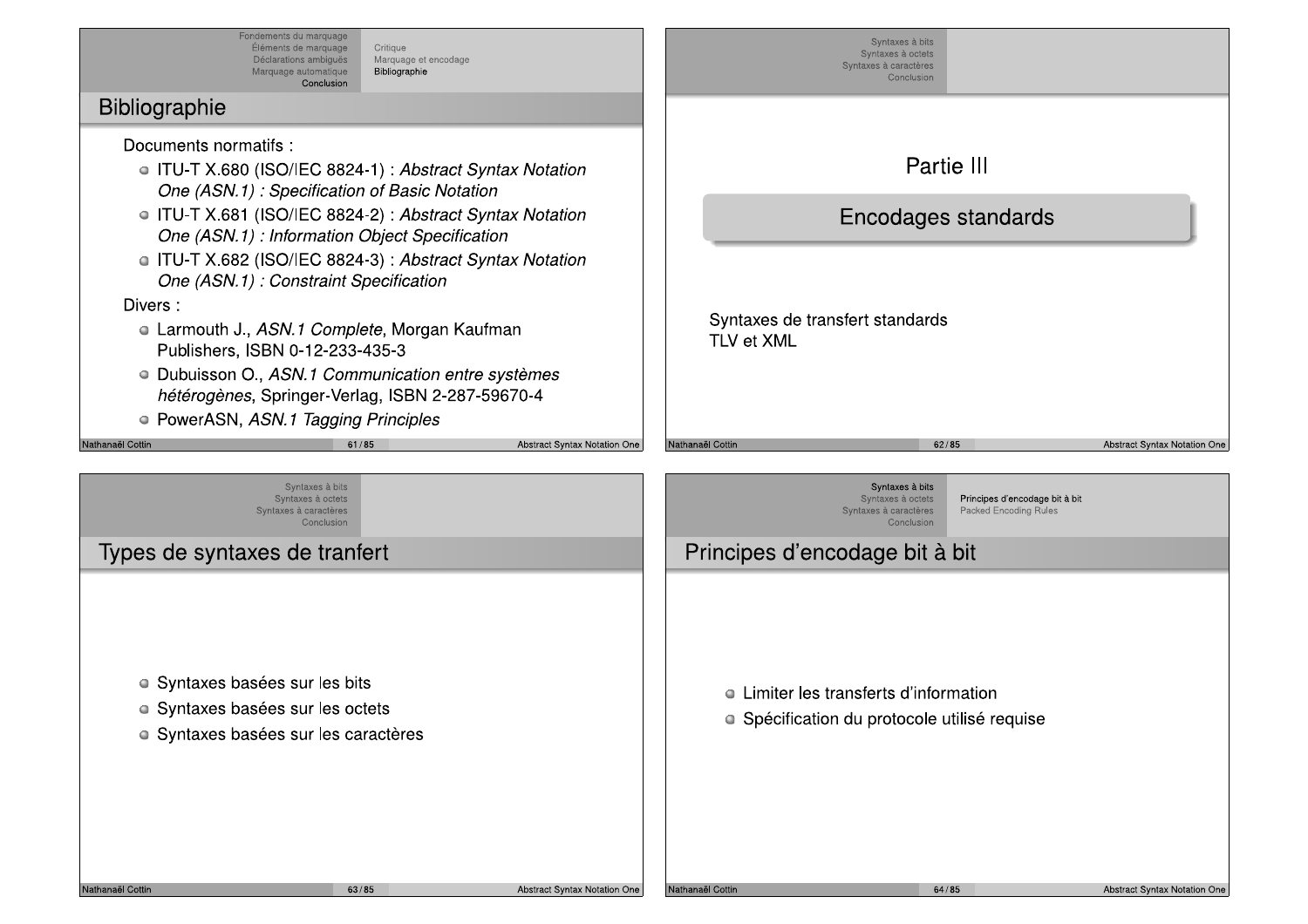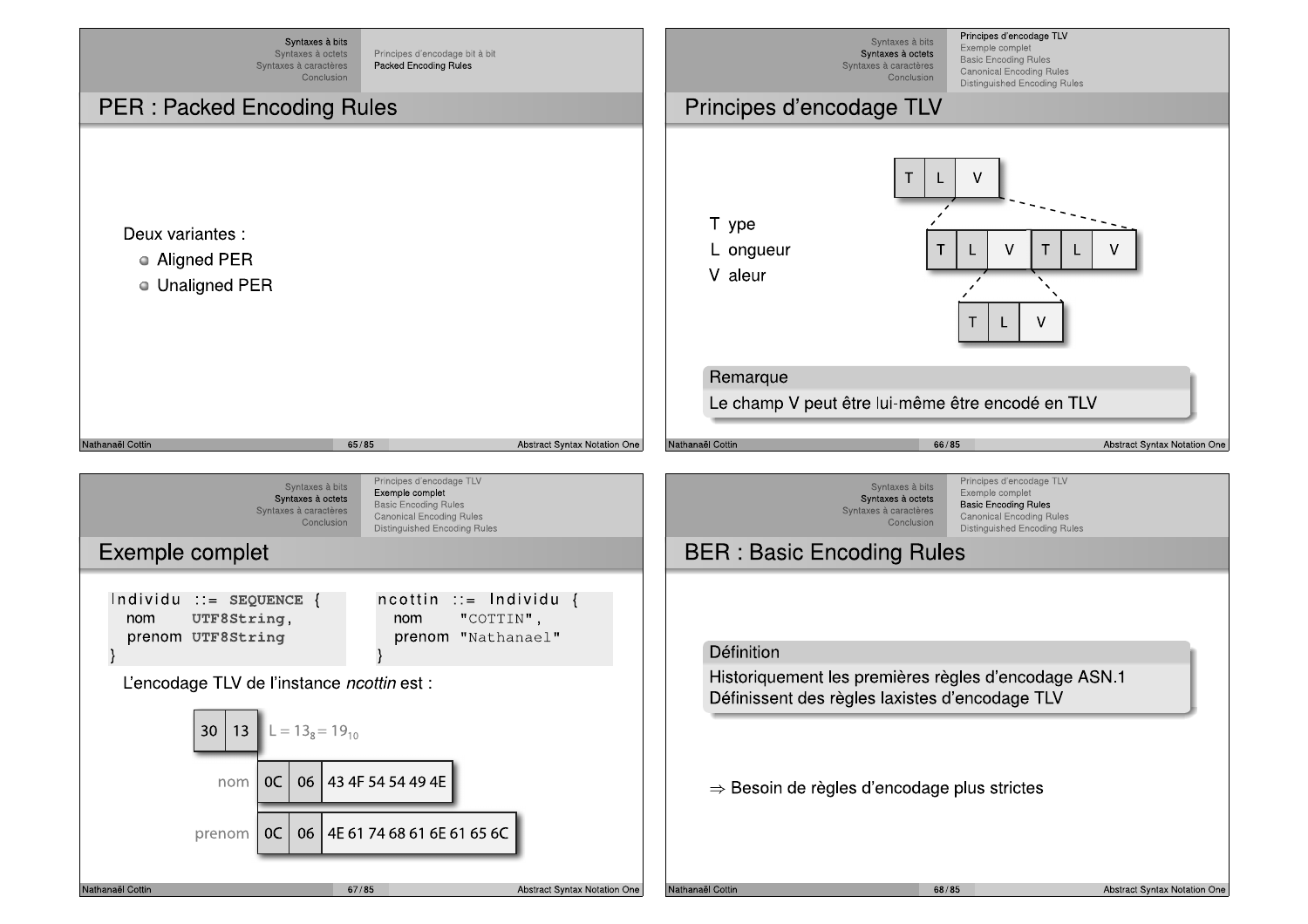Principes d'encodage TLV Syntaxes à bits Exemple complet Syntaxes à octets Basic Encoding Rules Syntaxes à caractères Canonical Encoding Rules Conclusion **Distinguished Encoding Rules** 

· Longueur encodée sous forme définie pour les types

• Les composants des SET sont encodés dans l'ordre

• Les composants des SET OF sont encodés dans l'ordre

primitifs et sous forme indéfinie pour les types construits

## **CER: Canonical Encoding Rules**

· Booléen VRAT encodé en 11111111

ascendant de leur marquage

o Bits inutilisés d'un BIT STRING initialisés à 0

BER avec contraintes suivantes :

Définition

Principes d'encodage TLV Exemple complet Basic Encoding Rules Canonical Encoding Rules **Distinguished Encoding Rules** 

## **DER: Distinguished Encoding Rules**

Nées des contraintes imposées par les standards de sécurité et notamment ceux relatifs au format X.509 de l'IETF

#### Définition

CER avec contraintes suivantes :

- Longueur encodée sous forme définie uniquement
- O BIT STRING encodé sous forme primitive uniquement

L'objectif est d'assurer un encodage unique

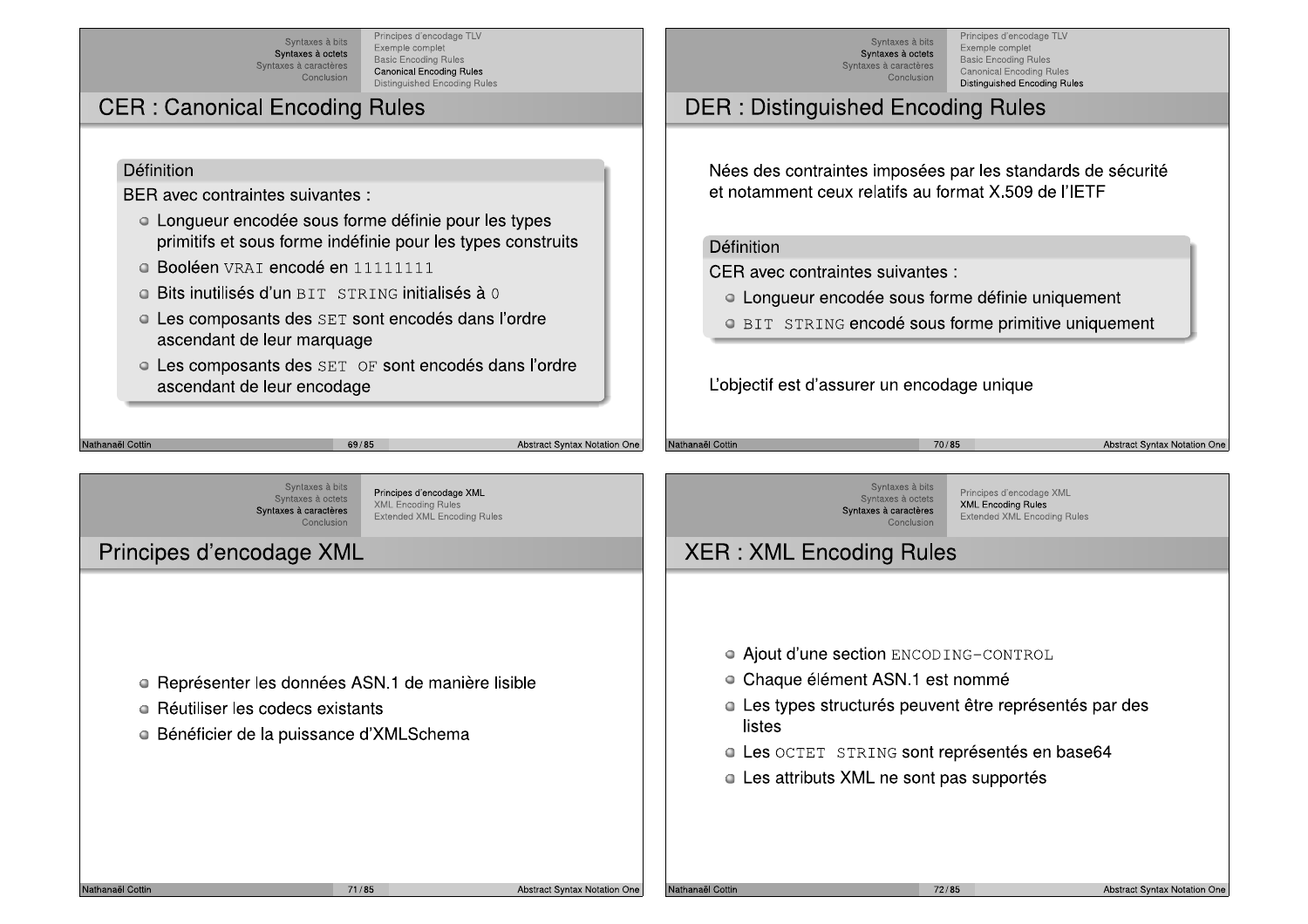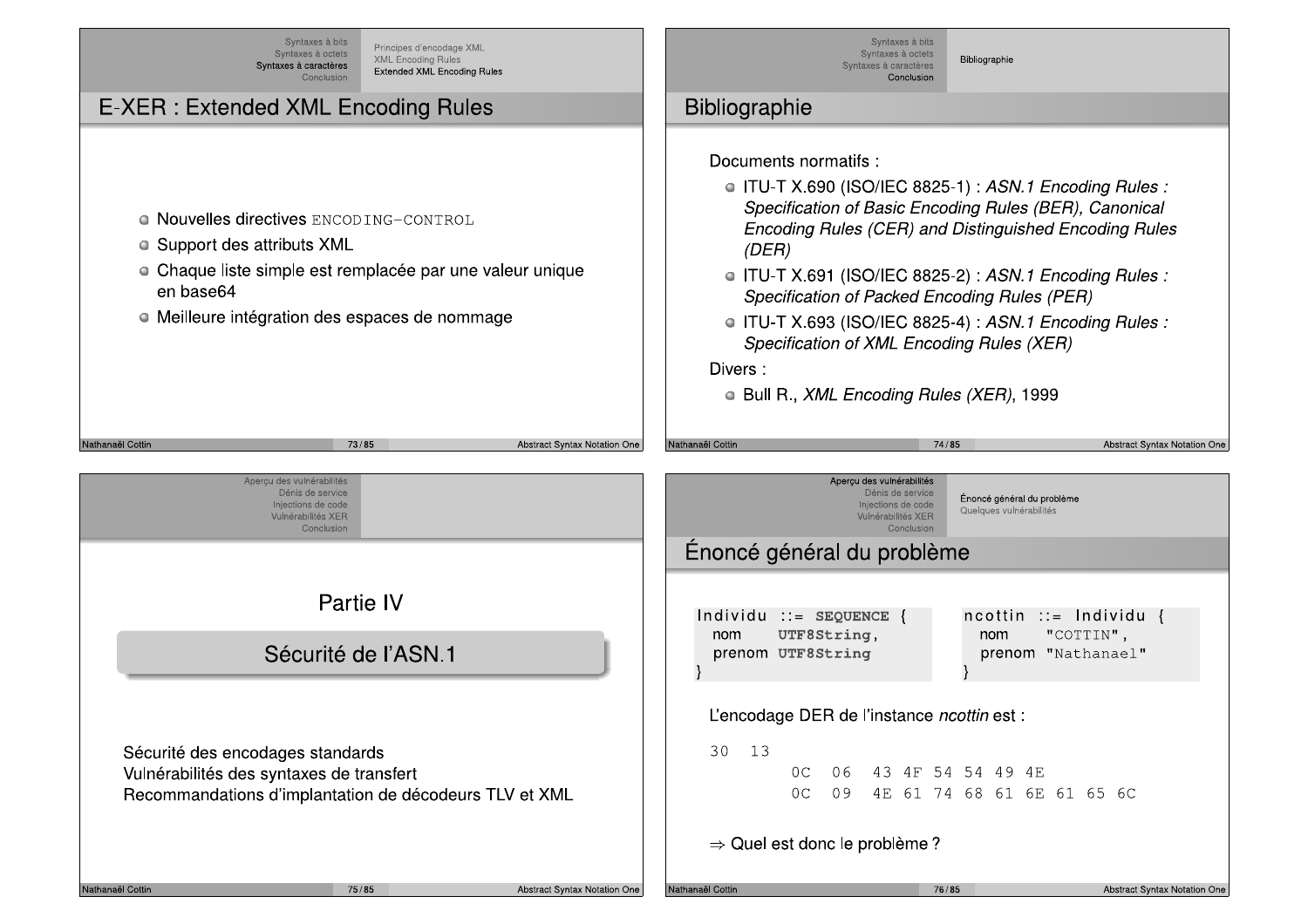| Aperçu des vulnérabilités<br>Dénis de service<br>Énoncé général du problème<br>Injections de code<br>Quelques vulnérabilités<br>Vulnérabilités XER<br>Conclusion                                                | Aperçu des vulnérabilités<br>Flux infinis<br>Dénis de service<br>Absence de fin de flux<br>Injections de code<br>Longueur négative<br>Vulnérabilités XER<br>Longueur indécodable<br>Conclusion                                                                                                                                                                   |
|-----------------------------------------------------------------------------------------------------------------------------------------------------------------------------------------------------------------|------------------------------------------------------------------------------------------------------------------------------------------------------------------------------------------------------------------------------------------------------------------------------------------------------------------------------------------------------------------|
| Quelques vulnérabilités d'implantation                                                                                                                                                                          | Flux infinis                                                                                                                                                                                                                                                                                                                                                     |
| Dénis de service :<br>• Flux non finis<br><b>Encodages tronqués</b><br>Longueurs négatives<br>0<br>Injections de code :<br>• Débordement de tampon<br>Dépassement de mémoire tampon<br>0<br>• Injection interne | Énoncé de la vulnérabilité<br>Le décodeur reçoit un encodage BER de longueur indéfinie.<br>L'émetteur envoie suffisament de données pour consommer les<br>ressources allouées au décodeur et générer une erreur<br>Toujours spécifier une taille maximum et générer une erreur<br>(attendue!) lorsque la taille effectivement reçue dépasse la<br>taille maximum |
| Nathanaël Cottin                                                                                                                                                                                                | 78/85                                                                                                                                                                                                                                                                                                                                                            |
| 77/85                                                                                                                                                                                                           | Nathanaël Cottin                                                                                                                                                                                                                                                                                                                                                 |
| Abstract Syntax Notation One                                                                                                                                                                                    | Abstract Syntax Notation One                                                                                                                                                                                                                                                                                                                                     |
| Aperçu des vulnérabilités                                                                                                                                                                                       | Aperçu des vulnérabilités                                                                                                                                                                                                                                                                                                                                        |
| Flux infinis                                                                                                                                                                                                    | Flux infinis                                                                                                                                                                                                                                                                                                                                                     |
| Dénis de service                                                                                                                                                                                                | Dénis de service                                                                                                                                                                                                                                                                                                                                                 |
| Absence de fin de flux                                                                                                                                                                                          | Absence de fin de flux                                                                                                                                                                                                                                                                                                                                           |
| Injections de code                                                                                                                                                                                              | Injections de code                                                                                                                                                                                                                                                                                                                                               |
| Longueur négative                                                                                                                                                                                               | Longueur négative                                                                                                                                                                                                                                                                                                                                                |
| Vulnérabilités XER                                                                                                                                                                                              | Vulnérabilités XER                                                                                                                                                                                                                                                                                                                                               |
| Longueur indécodable                                                                                                                                                                                            | Longueur indécodable                                                                                                                                                                                                                                                                                                                                             |
| Conclusion                                                                                                                                                                                                      | Conclusion                                                                                                                                                                                                                                                                                                                                                       |
| Absence de fin de flux                                                                                                                                                                                          | Longueur négative                                                                                                                                                                                                                                                                                                                                                |
| Énoncé de la vulnérabilité                                                                                                                                                                                      | Énoncé de la vulnérabilité                                                                                                                                                                                                                                                                                                                                       |
| Le décodeur reçoit un encodage BER de longueur indéfinie.                                                                                                                                                       | Le décodeur reçoit un encodage comportant une longueur                                                                                                                                                                                                                                                                                                           |
| L'émetteur n'envoie jamais la marque de fin de flux                                                                                                                                                             | définie négative. Le décodeur reçoit cette longueur et procède                                                                                                                                                                                                                                                                                                   |
| et ne ferme pas le flux. Le décodeur attend indéfiniment                                                                                                                                                        | à l'allocation d'une taille mémoire négative                                                                                                                                                                                                                                                                                                                     |
| Toujours spécifier un délai d'attente maximum                                                                                                                                                                   | Toujours vérifier la valeur de taille reçue                                                                                                                                                                                                                                                                                                                      |
| Nathanaël Cottin                                                                                                                                                                                                | 80/85                                                                                                                                                                                                                                                                                                                                                            |
| Abstract Syntax Notation One                                                                                                                                                                                    | Abstract Syntax Notation One                                                                                                                                                                                                                                                                                                                                     |
| 79/85                                                                                                                                                                                                           | Nathanaël Cottin                                                                                                                                                                                                                                                                                                                                                 |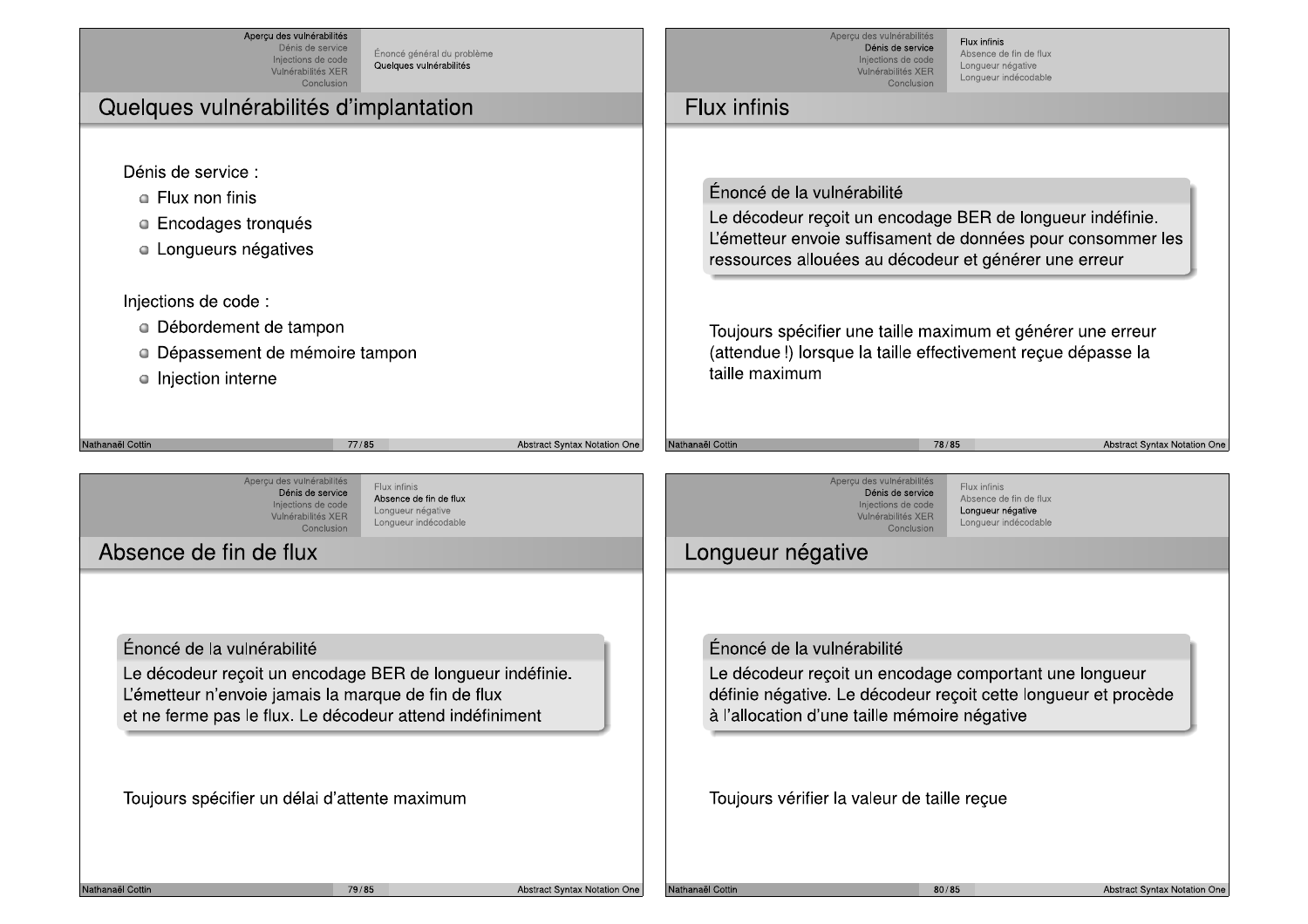Aperçu des vulnérabilités Flux infinis Dénis de service Absence de fin de flux Injections de code Longueur négative Vulnérabilités XER Longueur indécodable Conclusion

### Lonqueur indécodable

#### Énoncé de la vulnérabilité

Le décodeur recoit un encodage comportant une longueur définie positive exprimée sur un trop grand nombre d'octets. Soit le décodeur décode cette longueur mais l'interprète comme étant négative, soit il ne parvient pas à déterminer la longueur de la longueur

Toujours vérifier que la longueur de la longueur a été correctement décodée en vérifiant :

- Le nombre d'octets utilisés
- La valeur obtenue



Injections propres aux encodages TLV

### Injections propres aux encodages TLV

valable quel que soit le format de la longueur

Apercu des vulnérabilités Dénis de service

Injections de code

Vulnérabilités XER

Conclusion

Énoncé de la vulnérabilité

 $\vee$ EOC. **EXTRA** IL **EXTRA** DL

Du code malicieux est inséré à l'intérieur ou à la fin du flux TLV

recu sans que le décodeur s'en apercoive. Cette attaque est

Apercu des vulnérabilités Dénis de service Injections de code Injections propres aux encodages TLV Vulnérabilités XER Conclusion

81/85

## Solution

Vathanaël Cottin

Il s'agit ici d'une mauvaise conception du décodeur qui doit :

- Éviter de faire appel à un décodage bufferisé et procéder à un décodage octet par octet
- Vérifier que la taille correspond effectivement au nombre d'octets décodés
- $\bullet$  Flux infinis
- $\bullet$  Flux non terminés

Principales vulnérabilités XER

- Aiout d'éléments
- Commentaires XML
- Failles de validation XMLSchema (ou DTD)
- · Champs exprimés en base64
- Listes de valeurs

**Abstract Syntax Notation One** 

Nathanaël Cottir

84/85

**Abstract Syntax Notation One**